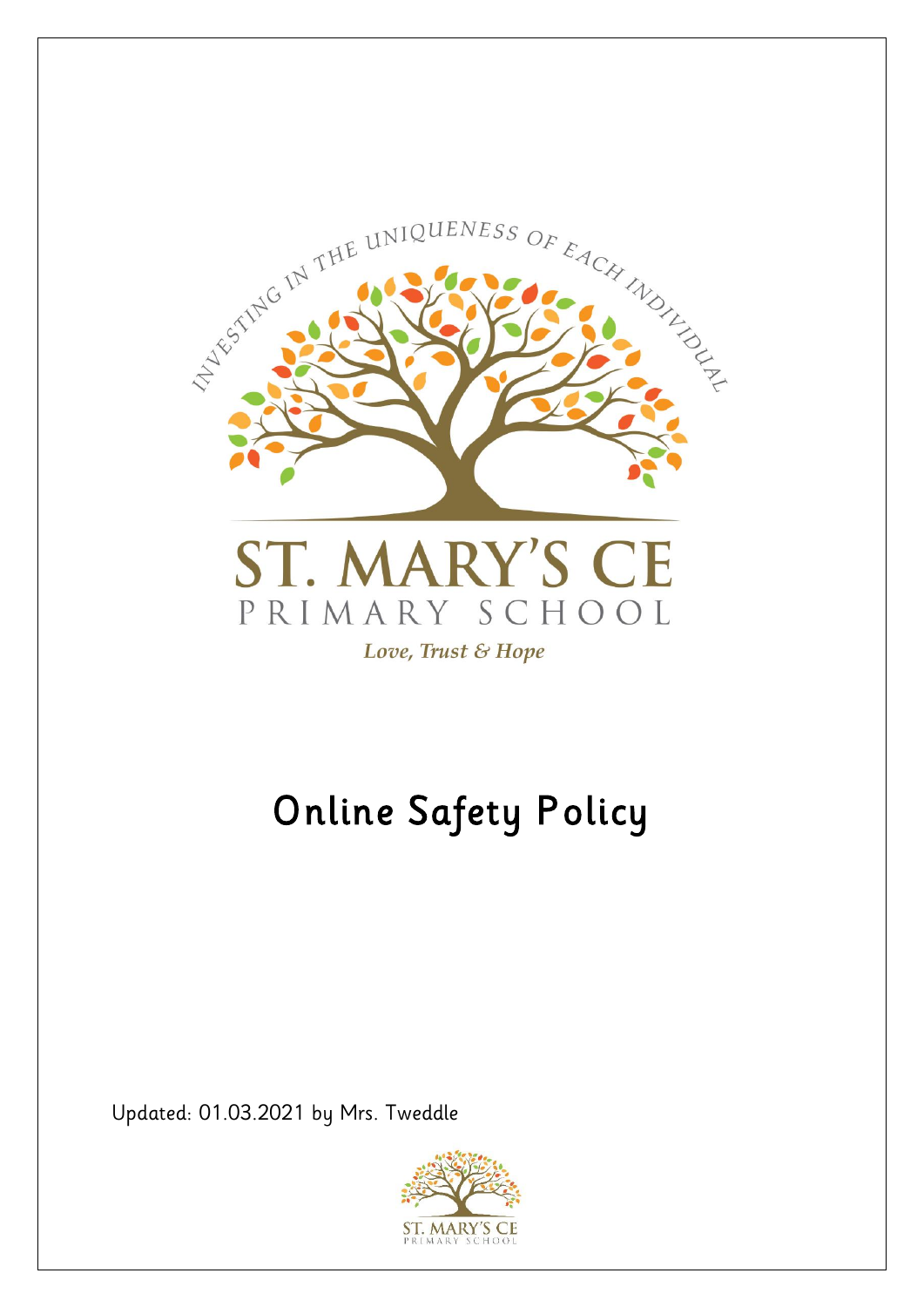#### Contents:

[Statement of intent](#page-1-0)

- 1. [Legal framework](#page-3-0)
- 2. [Roles and responsibilities](#page-4-0)
- 3. [The curriculum](#page-6-0)
- 4. [Staff training](#page-8-0)
- 5. [Educating parents](#page-9-0)
- 6. [Classroom use](#page-9-1)
- 7. [Internet access](#page-10-0)
- 8. [Filtering and monitoring online activity](#page-10-1)
- 9. [Network security](#page-11-0)
- 10. [Emails](#page-12-0)
- 11. [Social networking](#page-12-1)
- 12. [Online hoaxes and harmful online challenges](#page-13-0)
- 13. [The school website](#page-13-0)
- 14. [Use of school-owned devices](#page-15-0)
- 15. [Use of personal devices](#page-16-0)
- 16. [Managing reports of online safety incidents](#page-16-1)
- 17. [Responding to specific online safety concerns](#page-17-0)
- 18. [Monitoring and review](#page-22-0)

# Appendices:

<span id="page-1-0"></span>Appendix 1 – [Online harms and risks](#page-25-0) – curriculum coverage

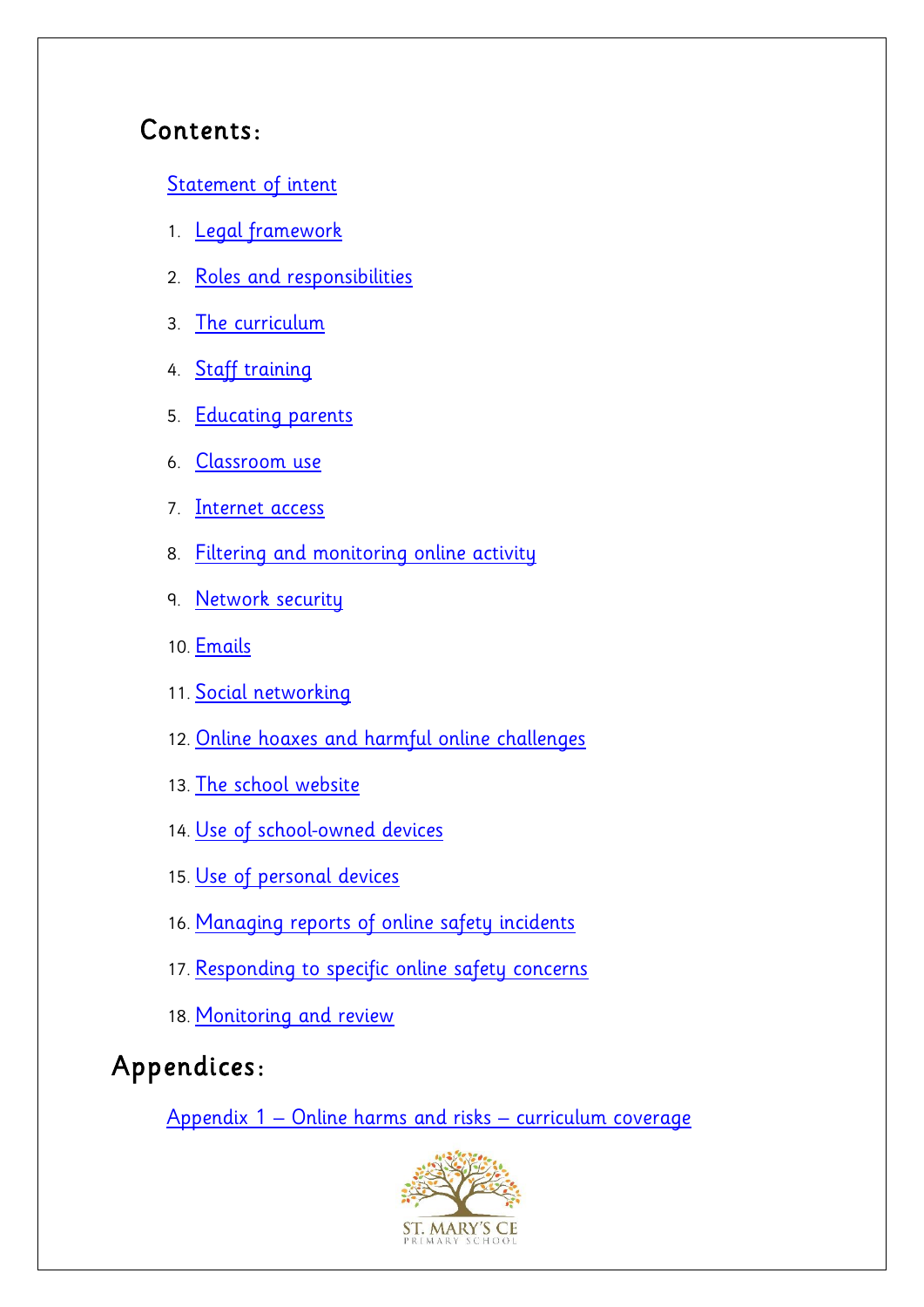# Statement of intent

St Mary's CE Primary School understands that using online services is an important aspect of raising educational standards, promoting pupil achievement and enhancing teaching and learning.

The use of online services is embedded throughout the school; therefore, there are a number of controls in place to ensure the safety of pupils and staff.

The breadth of issues classified within online safety is considerable, but they can be categorised into three areas of risk:

- Content: Being exposed to illegal, inappropriate or harmful material, e.g. pornography, fake news, and racist or radical and extremist views.
- Contact: Being subjected to harmful online interaction with other users, e.g. commercial advertising and adults posing as children or young adults.
- Conduct: Personal online behaviour that increases the likelihood of, or causes, harm, e.g. sending and receiving explicit messages, and cyberbullying.

The measures implemented to protect pupils and staff revolve around these areas of risk. Our school has created this policy with the aim of ensuring appropriate and safe use of the internet and other digital technology devices by all pupils and staff.

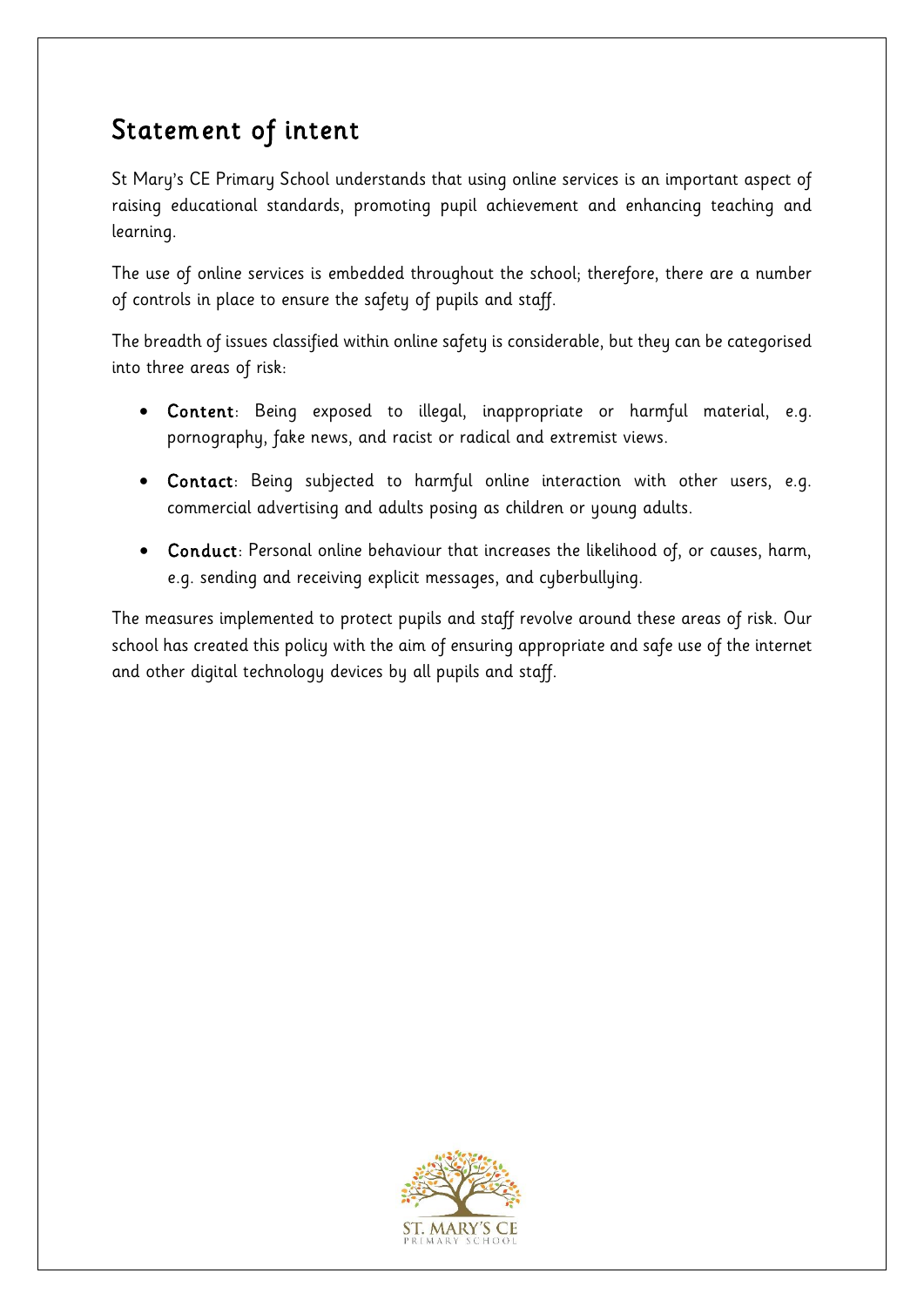# <span id="page-3-0"></span>1. Legal framework

- 1.1. This policy has due regard to all relevant legislation and guidance including, but not limited to, the following:
	- Voyeurism (Offences) Act 2019
	- The UK General Data Protection Regulation (GDPR)
	- Data Protection Act 2018
	- DfE (2021) 'Harmful online challenges and online hoaxes'
	- DfE (2021) 'Keeping children safe in education 2020'
	- Department for Digital, Culture, Media and Sport and UK Council for Internet Safety (2020) 'Sharing nudes and semi-nudes: advice for education settings working with children and young people'
	- DfE (2019) 'Teaching online safety in school'
	- DfE (2018) 'Searching, screening and confiscation'
	- National Cyber Security Centre (2017) 'Cyber Security: Small Business Guide'
	- UK Council for Child Internet Safety (2020) 'Education for a Connected World – 2020 edition'
- 1.2. This policy operates in conjunction with the following school policies:
	- Cyberbullying Policy
	- Social Media Policy
	- Acceptable Use Agreement
	- Child Protection and Safeguarding Policy
	- Anti-Bullying Policy
	- PSHE Policy
	- Staff Code of Conduct
	- Behavioural Policy
	- Data Protection Policy
	- Prevent Duty Policy
	- Allegations of Abuse Against Staff Policy
	- Disciplinary Policy and Procedures

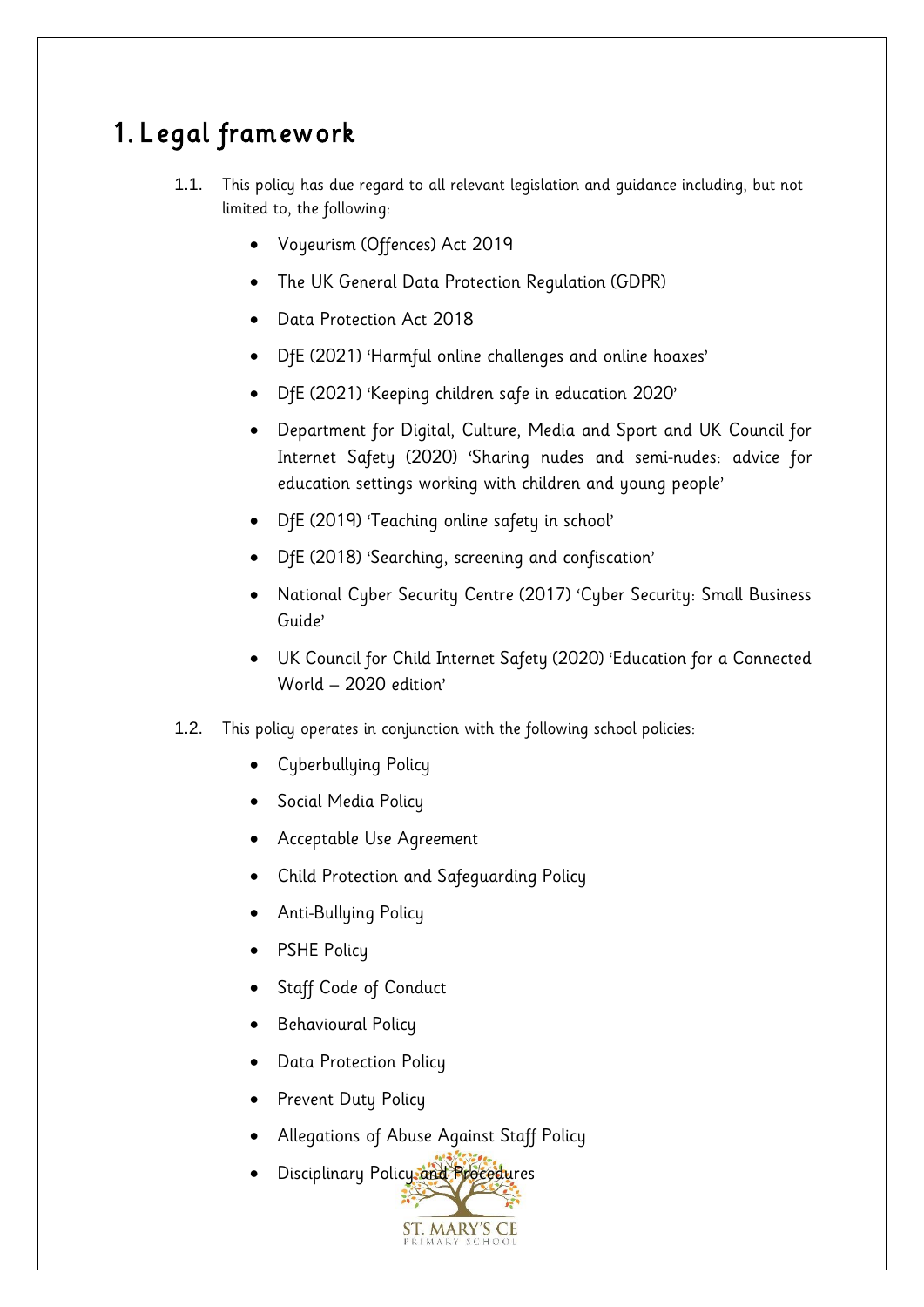### <span id="page-4-0"></span>2. Roles and responsibilities

- 2.1. The academy council is responsible for:
	- Ensuring that this policy is effective and complies with relevant laws and statutory guidance.
	- Ensuring the DSL's remit covers online safety.
	- Reviewing this policy on an annual basis.
	- Ensuring their own knowledge of online safety issues is up-to-date.
	- Ensuring all staff undergo safeguarding and child protection training (including online safety) at induction.
	- Ensuring that there are appropriate filtering and monitoring systems in place.
	- Ensuring that all relevant school policies have an effective approach to planning for, and responding to, online challenges and hoaxes embedded within them.
- 2.2. The DSL/head teacher, Mrs Robertson, is responsible for:
	- Taking the lead responsibility for online safety in the school.
	- Acting as the named point of contact within the school on all online safeguarding issues.
	- Undertaking training so they understand the risks associated with online safety and can recognise additional risks that pupils with SEND face online.
	- Liaising with relevant members of staff on online safety matters, e.g. the SENCO and ICT technicians.
	- Ensuring staff receive regular, up-to-date and appropriate online safety training and information as part of their induction and safeguarding training.
	- Ensuring online safety practices are audited and evaluated.
	- Supporting staff to ensure that online safety is embedded throughout the curriculum so that all pupils can develop an appropriate understanding of online safety.
	- Organising engagement with parents to keep them up-to-date with current online safety issues and how the school is keeping pupils safe.

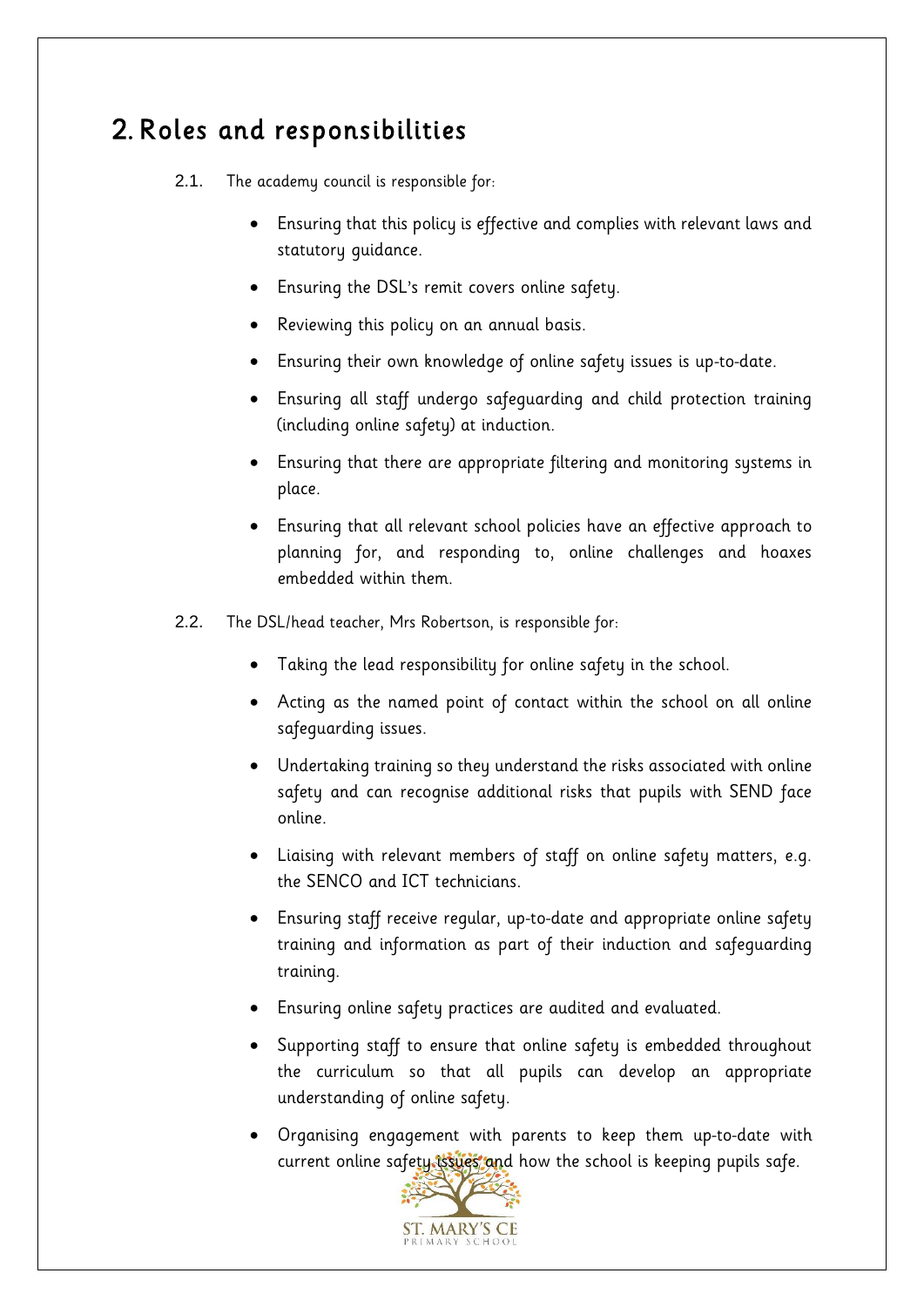- Ensuring online safety is recognised as part of the school's safeguarding responsibilities and that a coordinated approach is implemented.
- Ensuring appropriate referrals are made to external agencies, as required.
- Staying up-to-date with current research, legislation and online trends.
- Coordinating the school's participation in local and national online safety events, e.g. Safer Internet Day.
- Establishing a procedure for reporting online safety incidents and inappropriate internet use, both by pupils and staff.
- Ensuring all members of the school community understand the reporting procedure.
- Maintaining records of reported online safety concerns as well as the actions taken in response to concerns.
- Monitoring online safety incidents to identify trends and any gaps in the school's provision, and using this data to update the school's procedures.
- Reporting to the academy council about online safety.
- Working with up-to-date information from OneIT to update this policy on an annual basis.
- 2.3. ICT technicians from OneIT are responsible for:
	- Providing technical support in the development and implementation of the school's online safety policies and procedures.
	- Implementing appropriate security measures as directed by the head teacher.
	- Ensuring that the school's filtering and monitoring systems are updated as appropriate.
- 2.4. All staff members are responsible for:
	- Taking responsibility for the security of ICT systems and electronic data they use or have access to.
	- Modelling good online behaviours.
	- Maintaining a professional level of conduct in their personal use of technology.

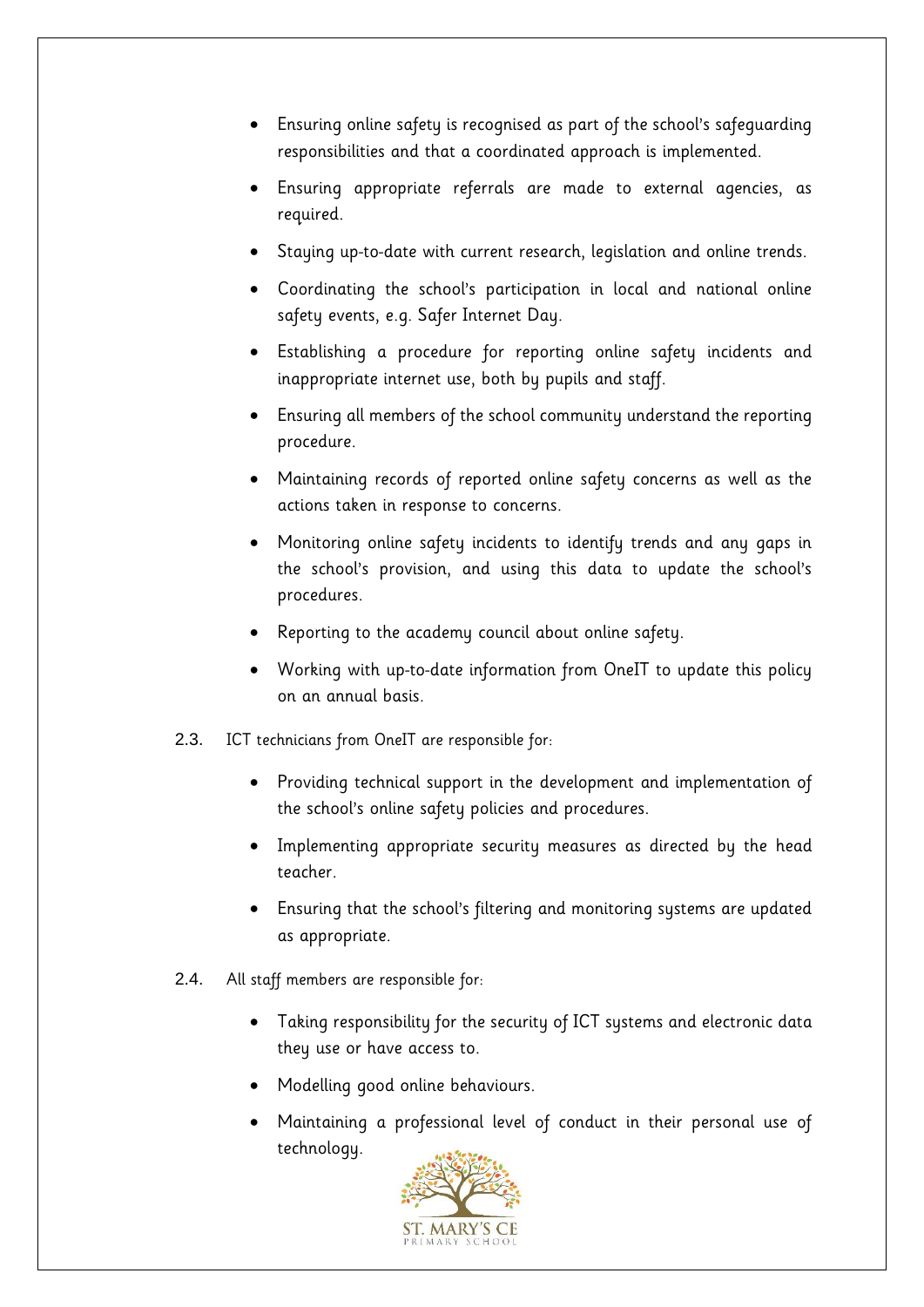- Having an awareness of online safety issues.
- Reporting concerns in line with the school's reporting procedure.
- Where relevant to their role, ensuring online safety is embedded in their teaching of the curriculum.
- 2.5. Pupils are responsible for:
	- Adhering to this policy, the Acceptable Use Agreement and other relevant policies.
	- Seeking help from school staff if they are concerned about something they or a peer has experienced online.
	- Reporting online safety incidents and concerns in line with the procedures within this policy.

#### <span id="page-6-0"></span>3. The curriculum

- 3.1. Online safety is embedded throughout the curriculum; however, it is particularly addressed in the following subjects:
	- **PSHF**
	- **Computing**
- 3.2. The curriculum and the school's approach to online safety is developed in line with the UK Council for Child Internet Safety's 'Education for a Connected World' framework and the DfE's 'Teaching online safety in school' guidance.
- 3.3. Pupils are taught the underpinning knowledge and behaviours that can help them to navigate the online world safely and confidently regardless of the device, platform or app they are using.
- 3.4. Online safety teaching is always appropriate to pupils' ages and developmental stages.
- 3.5. The underpinning knowledge and behaviours pupils learn through the curriculum include the following:
	- How to evaluate what they see online
	- How to recognise techniques used for persuasion
	- Acceptable and unacceptable online behaviour
	- How to identify online risks
	- How and when to seek support

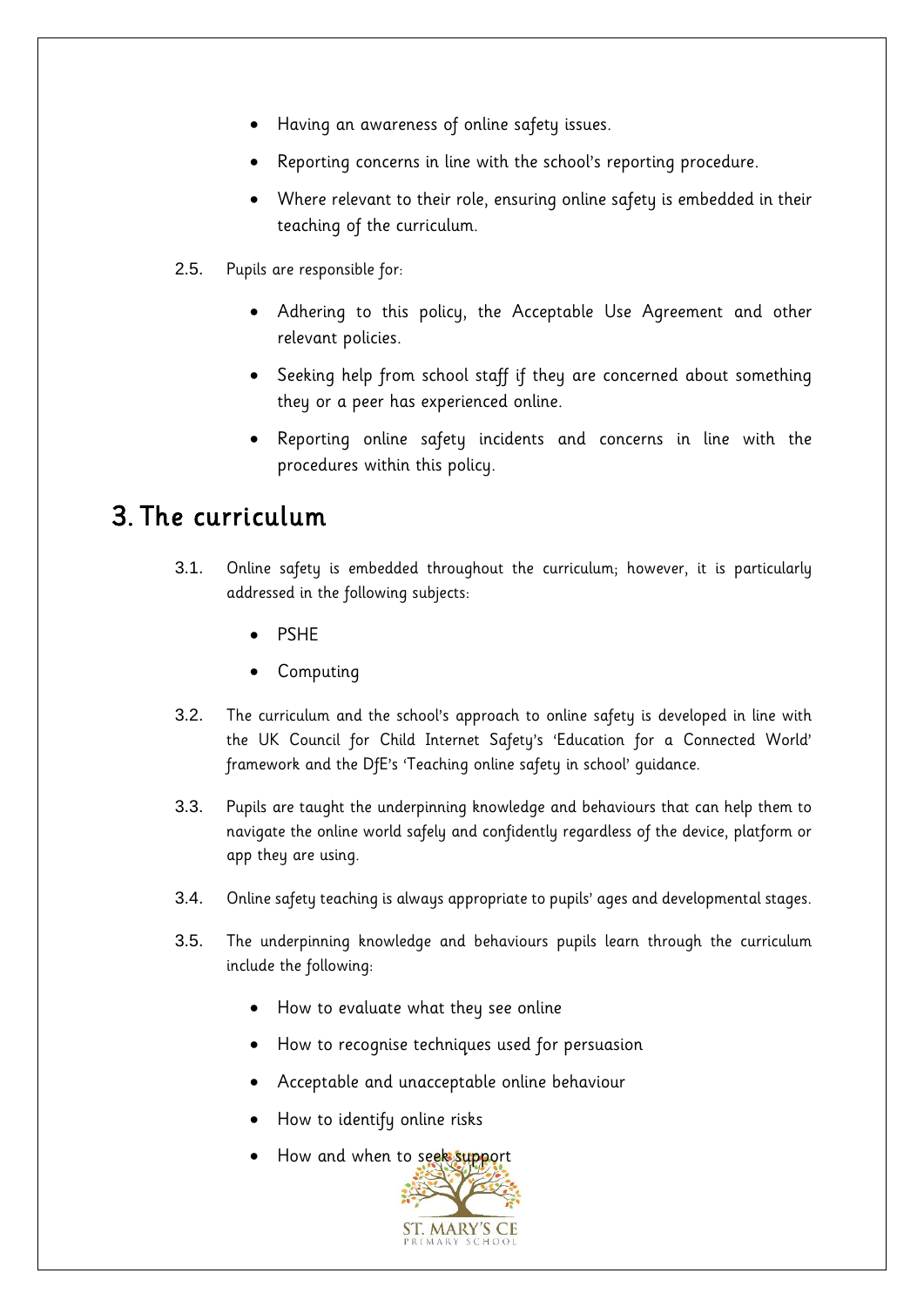- How to identify when something is deliberately deceitful or harmful
- How to recognise when something they are being asked to do puts them at risk or is age-inappropriate
- 3.6. The online risks pupils may face online are always considered when developing the curriculum. The risks that are considered and how they are covered in the curriculum can be found in [Appendix 1](#page-25-0) of this policy.
- 3.7. The DSL is involved with the development of the school's online safety curriculum.
- 3.8. The school recognises that, while any pupil can be vulnerable online, there are some pupils who may be more susceptible to online harm or have less support from family and friends in staying safe online, e.g. pupils with SEND and LAC. Relevant members of staff, e.g. the SENCO and designated teacher for LAC, work together to ensure the curriculum is tailored so these pupils receive the information and support they need.
- 3.9. Class teachers review external resources prior to using them for the online safety curriculum, to ensure they are appropriate for the cohort of pupils. When reviewing these resources, the following questions are asked:
	- Where does this organisation get their information from?
	- What is their evidence base?
	- Have they been externally quality assured?
	- What is their background?
	- Are they age appropriate for pupils?
	- Are they appropriate for pupils' developmental stage?
- 3.10. External visitors may be invited into school to help with the delivery of certain aspects of the online safety curriculum. The head teacher/DSL, Mrs Robertson, decide when it is appropriate to invite external groups into school and ensure the visitors selected are appropriate.
- 3.11. Before conducting a lesson or activity on online safety, the class teacher and DSL consider the topic that is being covered and the potential that pupils in the class have suffered or may be suffering from online abuse or harm in this way. The DSL advises the staff member on how to best support any pupil who may be especially impacted by a lesson or activity.
- 3.12. Lessons and activities are planned carefully so they do not draw attention to a pupil who is being or has been abused or harmed online, to avoid publicising the abuse.

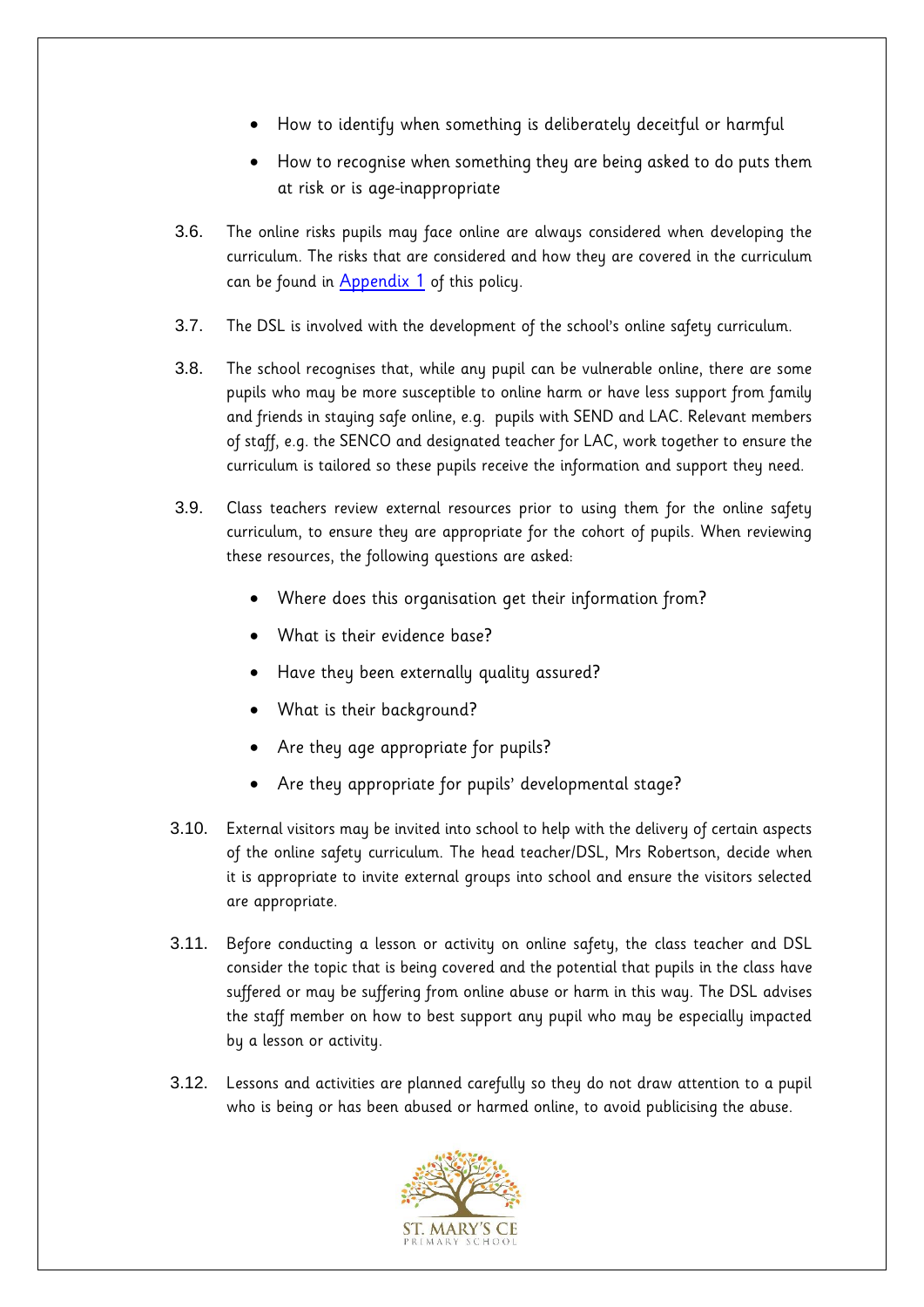- 3.13. During an online safety lesson or activity, the class teacher ensures a safe environment is maintained in which pupils feel comfortable to say what they feel and are not worried about getting into trouble or being judged.
- 3.14. If a staff member is concerned about anything pupils raise during online safety lessons and activities, they will make a report in line with sections [15](#page-16-1) and [16](#page-17-0) of this policy – disclosing information on a Cause for Concern Form.
- 3.15. If a pupil makes a disclosure to a member of staff regarding online abuse following a lesson or activity, the staff member will follow the reporting procedure outlined in sections  $15$  and  $16$  of this policy – disclosing information on a Cause for Concern Form.

Article 28 (right to education) Every child has the right to an education. Primary education must be free and different forms of secondary education must be available to every child. Discipline in schools must respect children's dignity and their rights. Richer countries must help poorer countries achieve this.

# <span id="page-8-0"></span>4. Staff training

- 4.1. All staff receive safeguarding and child protection training, which includes online safety training, on an annual basis or when required.
- 4.2. Online safety training for staff is updated annually and is delivered in line with advice from the three local safeguarding partners.
- 4.3. In addition to this training, staff also receive regular online safety updates as required and at least annually.
- 4.4. The DSL, Mrs Robertson (Head teacher) and assistant head teacher, Mrs Saunderson-Darkes undergo training to provide them with the knowledge and skills they need to carry out their role, this includes online safety training. This training is updated at least every two years.
- 4.5. In addition to this formal training, the DSL Mrs Robertson (Head teacher) and assistant head teacher, Mrs Saunderson-Darkes receive regular online safety updates to allow them to keep up with any developments relevant to their role. In relation to online safety, these updates allow the DSL and their deputies to:
	- Understand the unique risks associated with online safety and be confident that they have the relevant knowledge and capability required to keep pupils safe while they are online at school.
	- Recognise the additional risks that pupils with SEND face online and offer them support to stay safe online.

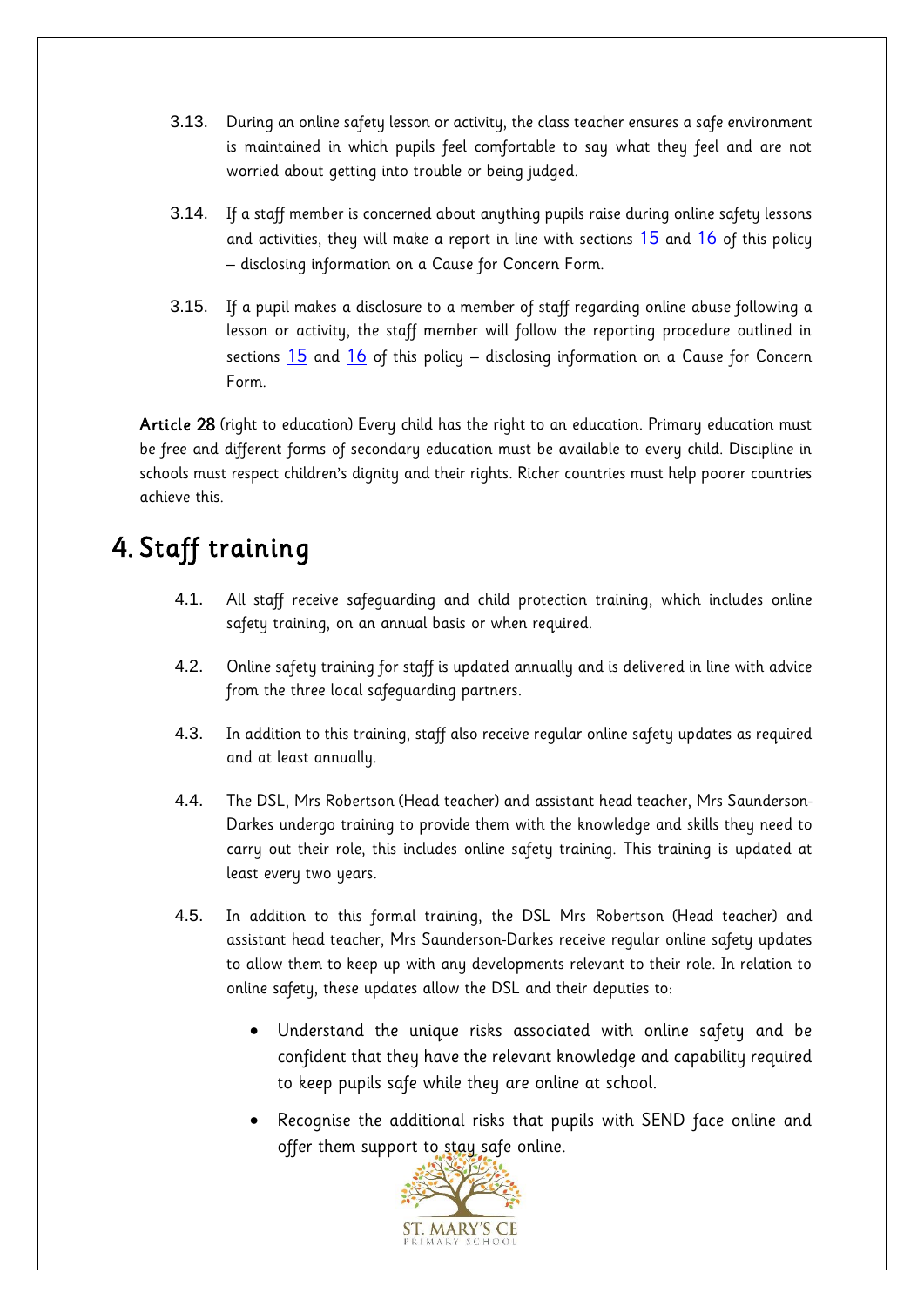- 4.6. All staff receive a copy of this policy and are informed of any changes to the policy.
- 4.7. Staff are required to adhere to the Staff Code of Conduct at all times, which includes provisions for the acceptable use of technologies and the use of social media.
- 4.8. All staff are informed about how to report online safety concerns, in line with sections [15](#page-16-1) and [16](#page-17-0) of this policy – disclosing information on a Cause for Concern Form.
- 4.9. Mrs Robertson acts as the first point of contact for staff requiring advice about online safety.

#### <span id="page-9-0"></span>5. Educating parents

- 5.1. The school works in partnership with parents to ensure pupils stay safe online at school and at home.
- 5.2. Parents are provided with information about the school's approach to online safety and their role in protecting their children. Parental awareness is raised in the following ways:
	- Parents' evenings
	- **Newsletters**
	- Current updates or any relevant information through Ping.
- 5.3. Parents are sent a copy of the Acceptable Use Agreement at the beginning of each academic year and are encouraged to go through this with their child to ensure their child understands the document and the implications of not following it.
- 5.4. Parents will be made aware of the various ways in which their children may be at risk online, including, but not limited to:
	- Child sexual abuse, including grooming.
	- Exposure to radicalising content.
	- Sharing of indecent imagery of pupils, e.g. sexting.
	- Cyberbullying
	- Exposure to age-inappropriate content, e.g. pornography.
	- Exposure to harmful content, e.g. content that encourages self-destructive behaviour.
- 5.5. Parents will be informed of the ways in which they can prevent their child from accessing harmful content at home, e.g. by implementing parental controls to block age-inappropriate content.

# <span id="page-9-1"></span>6. Classroom use

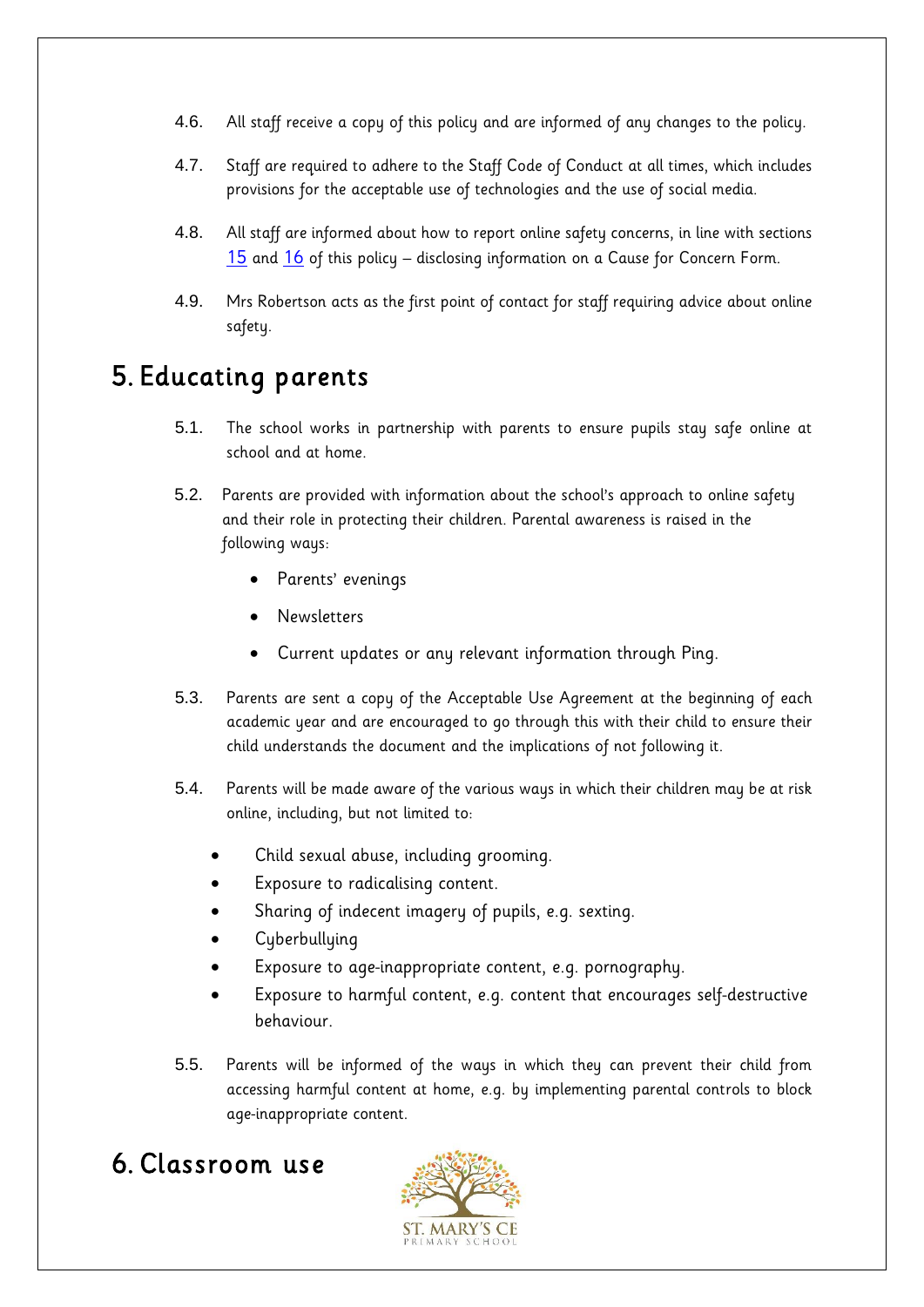- 6.1. A wide range of technology is used during lessons, including the following:
	- **Computers**
	- **Laptops**
	- **Tablets**
	- **Internet**
	- Email
	- Cameras
- 6.2. Prior to using any websites, tools, apps or other online platforms in the classroom, or recommending that pupils use these platforms at home, the class teacher always reviews and evaluates the resource.
- 6.3. Class teachers ensure that any internet-derived materials are used in line with copyright law.
- 6.4. Pupils are supervised when using online materials during lesson time this supervision is suitable to their age and ability.

#### <span id="page-10-0"></span>7. Internet access

7.1. Pupils, staff and other members of the school community are only granted access to the school's internet network once they have read and signed the Acceptable Use Agreement.

Article 17 (access to information from the media) Every child has the right to reliable information from a variety of sources, and governments should encourage the media to provide information that children can understand. Governments must help protect children from materials that could harm them

#### <span id="page-10-1"></span>8. Filtering and monitoring online activity

- 8.1. The head teacher and ICT technicians undertake a risk assessment to determine what filtering and monitoring systems are required.
- 8.2. The filtering and monitoring systems the school implements are appropriate to pupils' ages, the number of pupils using the network, how often pupils access the network, and the proportionality of costs compared to the risks.
- 8.3. All staff during regular use during class activities ensures 'over blocking' does not lead to unreasonable restrictions as to what pupils can be taught with regards to online teaching and safeguarding.

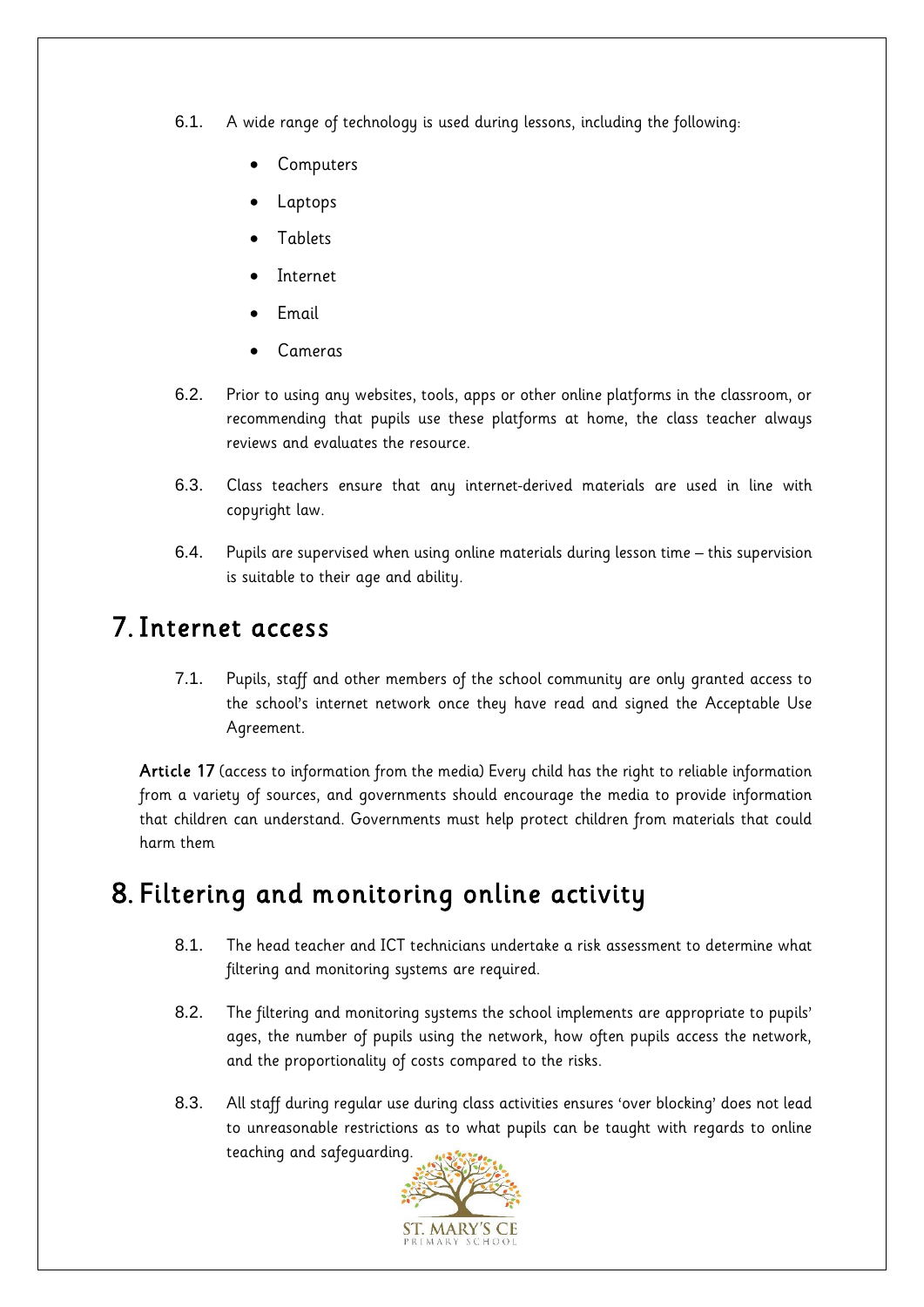- 8.4. Staff should submit a ticket to OneIT of any issues of 'over blocking'.
- 8.5. Reports of inappropriate websites or materials are made to an ICT technician immediately, who investigates the matter and makes any necessary changes.
- 8.6. Deliberate breaches of the filtering system are reported to the DSL, who will escalate the matter appropriately.
- 8.7. If a pupil has deliberately breached the filtering system, they will be disciplined in line with the Behavioural Policy.
- 8.8. If material that is believed to be illegal is accessed, inadvertently or deliberately, this material will be reported to the appropriate agency immediately, e.g. the Internet Watch Foundation (IWF), CEOP and/or the police.
- 8.9. The school's network and school-owned devices are appropriately monitored.
- 8.10. All users of the network and school-owned devices are informed about how and why they are monitored.
- 8.11. Concerns identified through monitoring are reported to the DSL who manages the situation in line with sections  $15$  and  $16$  of this policy – disclosing information on a Cause for Concern Form.

#### <span id="page-11-0"></span>9. Network security

- 9.1. Technical security features, such as anti-virus software, are kept up-to-date and managed by OneIT.
- 9.2. Firewalls are switched on at all times.
- 9.3. ICT technicians review the firewalls when required to ensure they are running correctly, and to carry out any required updates.
- 9.4. Staff and pupils are advised not to download unapproved software or open unfamiliar email attachments.
- 9.5. Staff members and pupils report all malware and virus attacks to OneIt as soon as possible.
- 9.6. All members of staff have their own unique usernames and private passwords to access the school's systems.
- 9.7. Pupils are provided their own unique username and a password. School have a record of each child's account details.
- 9.8. Staff members are responsible for keeping their passwords private.

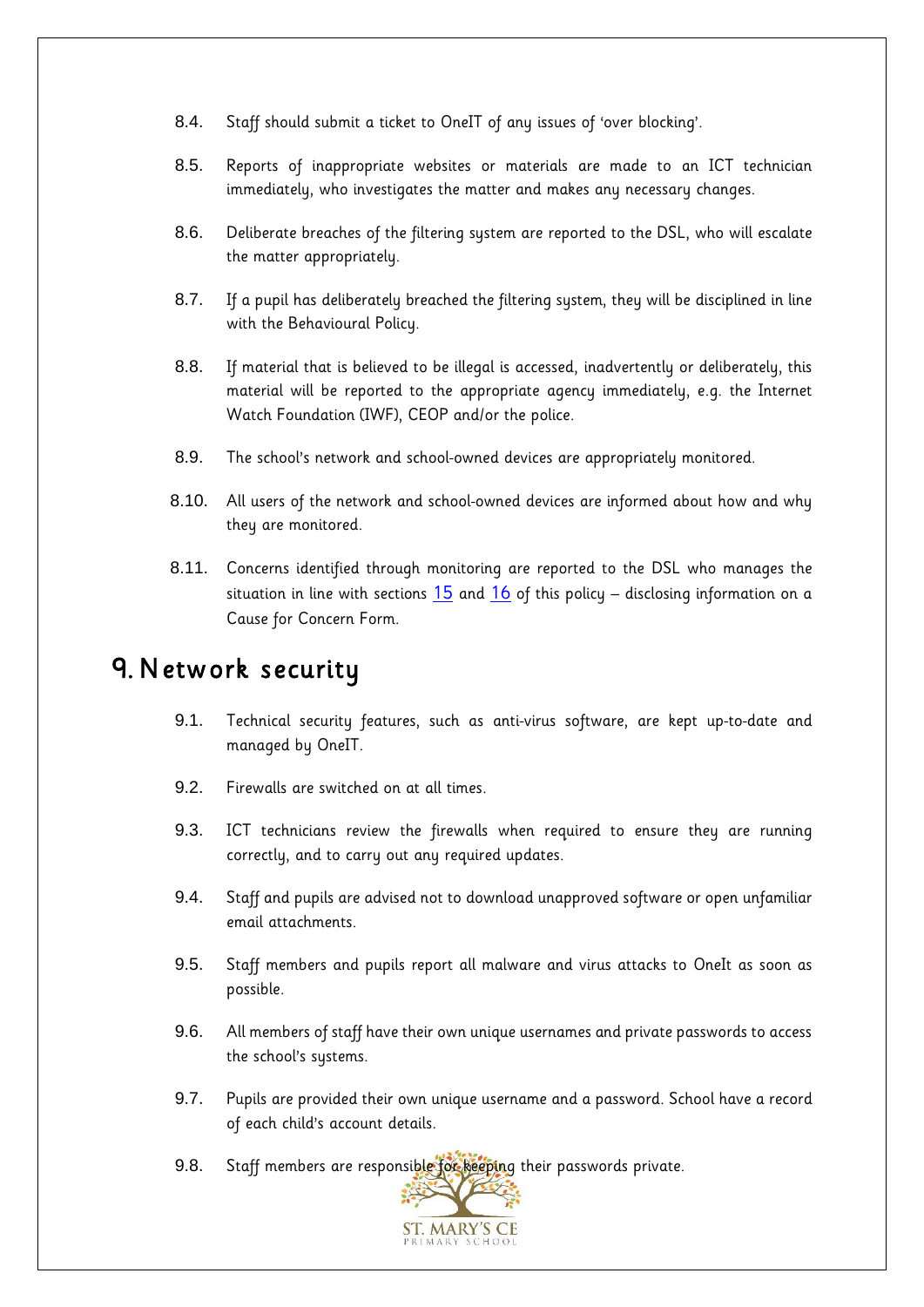- 9.9. Staff passwords have a minimum and maximum length and require a mixture of letters, numbers and symbols to ensure they are as secure as possible.
- 9.10. Passwords expire after 90 days, after which users are required to change them.
- 9.11. Users are not permitted to log in as another user at any time.
- 9.12. Staff are required to lock access to devices and systems when they are not in use.

#### <span id="page-12-0"></span>10. Emails

- 10.1. Access to and the use of emails is managed in line with the Data Protection Policy, Acceptable Use Agreement and Confidentiality Policy.
- 10.2. Staff and pupils are given approved school email accounts and are only able to use these accounts at school and when doing school-related work outside of school hours.
- 10.3. Prior to being authorised to use the email system, staff and pupils must agree to and sign the relevant acceptable use agreement.
- 10.4. Personal email accounts are not permitted to be used on the school site.
- 10.5. Any email that contains sensitive or personal information is only sent using secure and encrypted email.
- 10.6. The school's monitoring system can detect inappropriate links, malware and profanity within emails – staff and pupils are made aware of this.
- 10.7. Chain letters, spam and all other emails from unknown sources are deleted without being opened.
- 10.8. OneIt regularly share with staff of any recent phishing/malicious emails circulating. Staff are made aware of what a phishing email and other malicious emails might look like – this includes the following:
	- How to determine whether an email address is legitimate
	- The types of address a phishing email could use
	- The importance of asking "does the email urge you to act immediately?"
	- The importance of checking the spelling and grammar of an email
- 10.9. Any cyberattacks initiated through emails are managed in line with the Data and E-Security Breach Prevention and Management Plan.

#### <span id="page-12-1"></span>11. Social networking

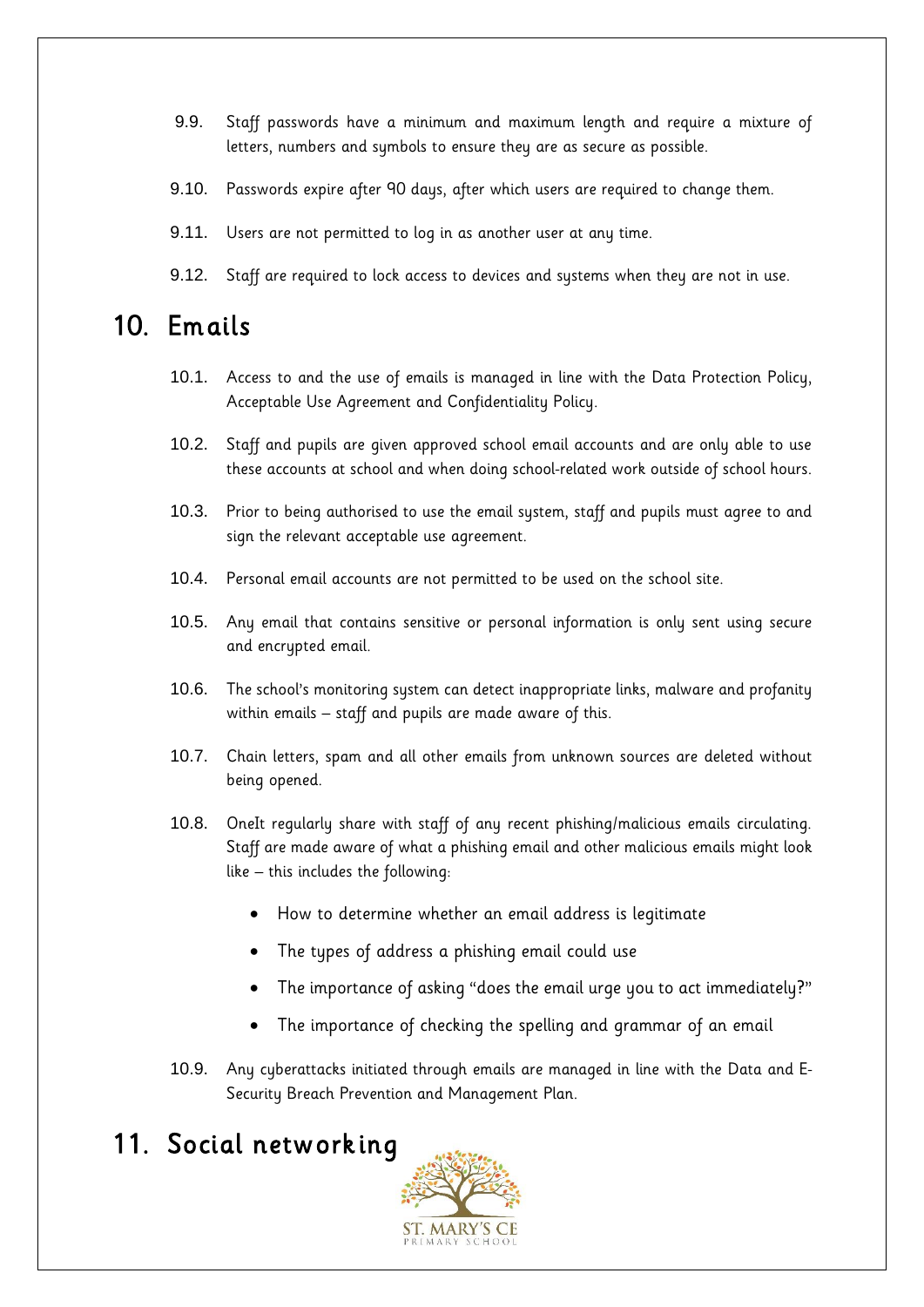Personal use

- 11.1. Access to social networking sites is filtered as appropriate.
- 11.2. Staff members are advised that their conduct on social media can have an impact on their role and reputation within the school.
- 11.3. Staff are reminded regularly on how to use social media safely and responsibly, ensuring privacy settings are on the correct level.
- 11.4. Staff are not permitted to communicate with pupils or parents over social networking sites and are reminded to alter their privacy settings to ensure pupils and parents are not able to contact them on social media.
- 11.5. Pupils are reminded of age restrictions on social media sites through the online safety curriculum.
- 11.6. Concerns regarding the online conduct of any member of the school community on social media are reported to the DSL and managed in accordance with the relevant policy, e.g. Anti-Bullying Policy, Staff Code of Conduct and Behavioural Policy.

Use on behalf of the school

- 11.7. The use of social media on behalf of the school is conducted in line with the Social Media Policy.
- 11.8. The school's official social media channels are only used for official educational or engagement purposes.
- 11.9. Staff members must be authorised by the head teacher to access to the school's social media accounts.
- 11.10. All communication on official social media channels by staff on behalf of the school is clear, transparent and open to scrutiny.
- 11.11. The Staff Code of Conduct contains information on the acceptable use of social media – staff members are required to follow these expectations at all times.

#### <span id="page-13-0"></span>12. Online hoaxes and harmful online challenges

- 12.1. For the purposes of this policy, an "online hoax" is defined as a deliberate lie designed to seem truthful, normally one that is intended to scaremonger or to distress individuals who come across it, spread on online social media platforms.
- 12.2. For the purposes of this policy, "harmful online challenges" refers to challenges that are targeted at young people and generally involve users recording themselves participating in an online challenge, distributing the video through social media

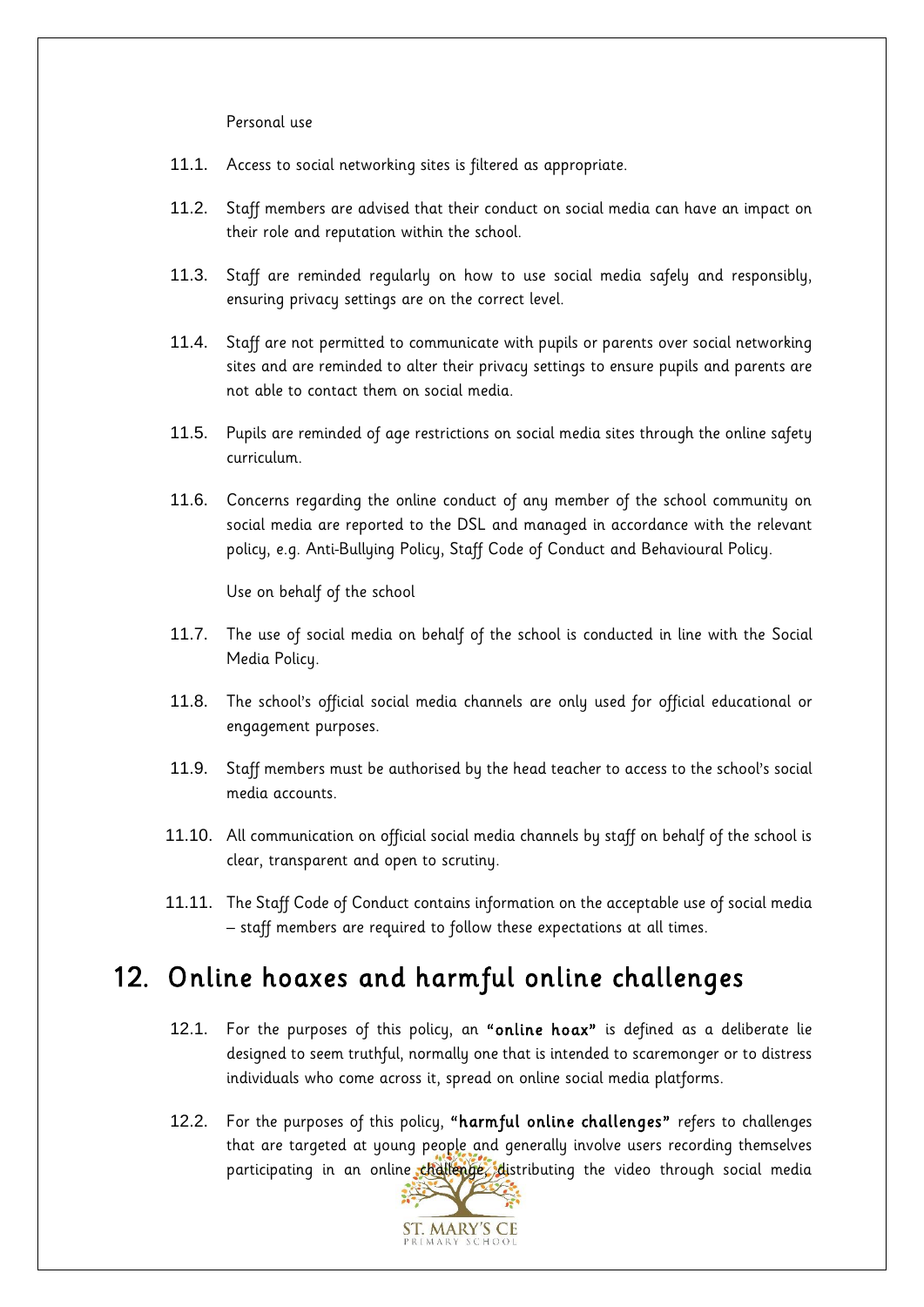channels and daring others to do the same. Although many online challenges are harmless, an online challenge becomes harmful when it could potentially put the participant at risk of harm, either directly as a result of partaking in the challenge itself or indirectly as a result of the distribution of the video online – the latter will usually depend on the age of the pupil and the way in which they are depicted in the video.

- 12.3. The DSL ensures that pupils are taught about how to critically identify when online content is untrue or harmful and how to respond to this content, in line with section 3 of this policy.
- 12.4. The DSL will work with the **SENCO** to assess whether some pupils, e.g. pupils who have been identified as being vulnerable or pupils with SEND, need additional help with identifying harmful online challenges and hoaxes, and tailor support accordingly.
- 12.5. The school will ensure all pupils are aware of who to report concerns to surrounding potentially harmful online challenges or hoaxes.
- 12.6. Where staff suspect there may be a harmful online challenge or online hoax circulating amongst pupils in the school, they will report this to the DSL immediately.
- 12.7. The DSL will conduct a case-by-case assessment for any harmful online content brought to their attention, establishing the scale and nature of the possible risk to pupils, and whether the risk is one that is localised to the school or the local area, or whether it extends more widely across the country.
- 12.8. Where the harmful content is prevalent mainly in the local area, the DSL will consult with the LA about whether quick local action can prevent the hoax or challenge from spreading more widely.
- 12.9. The DSL will check the factual basis of harmful online challenges or hoaxes against a known, reliable and trustworthy source, e.g. the UK Safer Internet Centre, and will carefully consider if a challenge or story is a hoax or is harmful prior to providing any direct warnings to pupils or parents.
- 12.10. The school understands that discussing or naming a specific online hoax can, in some cases, needlessly increase pupils' exposure to distressing content, and will avoid showing pupils distressing content where doing so is not considered absolutely necessary for preventing its spread or easing fears amongst the school community.
- 12.11. Where the DSL's assessment finds an online challenge to be putting pupils at risk of harm, e.g. it encourages children to participate in age-inappropriate activities that could increase safeguarding risks or become a child protection concern, they will ensure that the challenge is directly addressed to the relevant pupils, e.g. those within a particular age range that is directly affected or even to individual children at risk where appropriate.

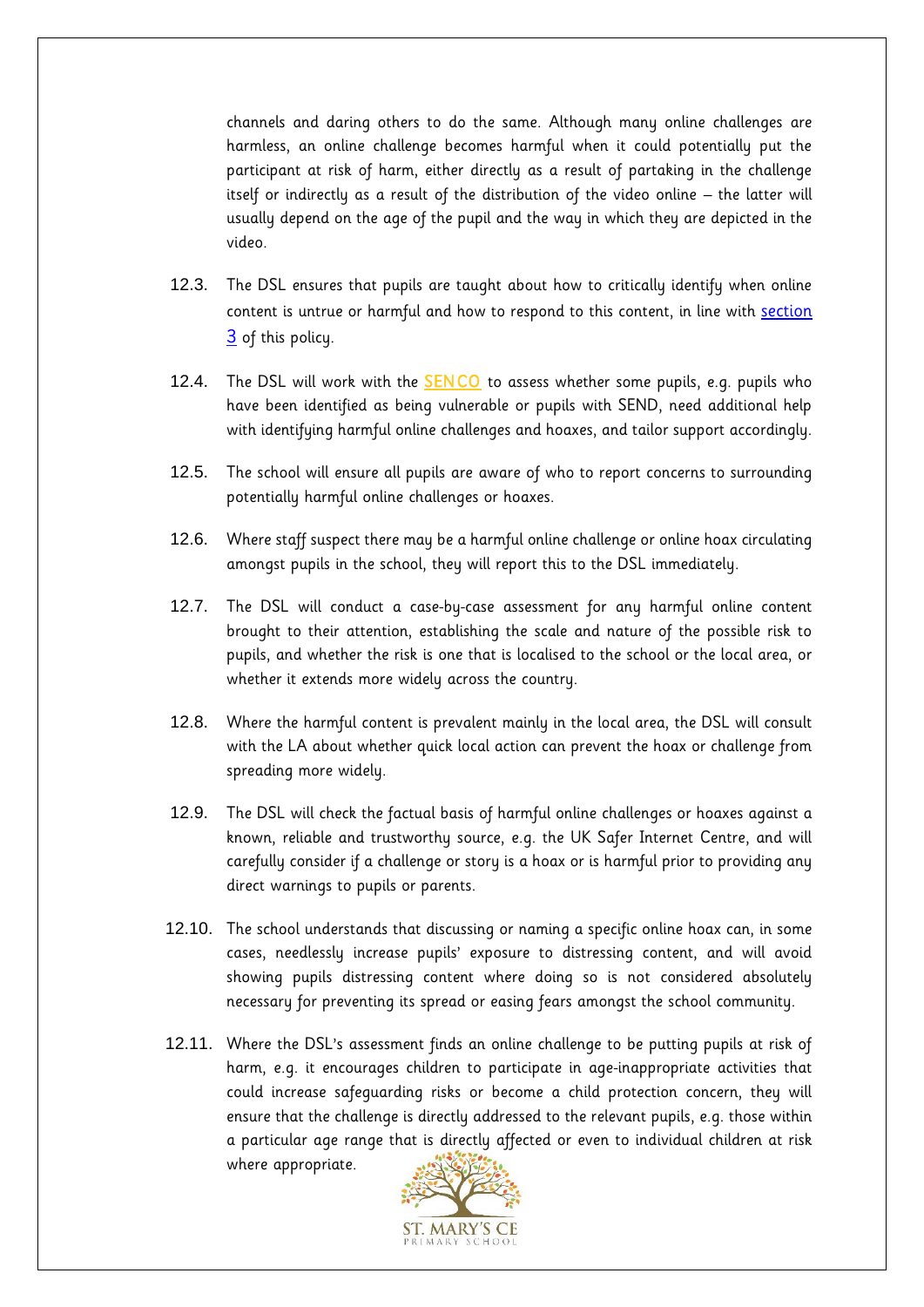- 12.12. The DSL/Head teacher will only implement a school-wide approach to highlighting potential harms of a hoax or challenge when the risk of needlessly increasing pupils' exposure to the risk is considered and mitigated as far as possible.
- 12.13. Prior to deciding how to respond to a harmful online challenge or hoax, the DSL/Head teacher will decide whether each proposed response is:
	- Factual and avoids needlessly scaring or distressing pupils.
	- Not inadvertently encouraging pupils to view the hoax or challenge where they would not have otherwise come across it, e.g. where content is explained to younger pupils that is almost exclusively being shared amongst older pupils.
	- Proportional to the actual or perceived risk.
	- Helpful to the pupils who are, or are perceived to be, at risk.
	- Age-appropriate and appropriate for the relevant pupils' developmental stage.
	- Supportive.
	- In line with section 16 and section 17 of this policy.

#### 13. The school website

- 13.1. The head teacher is responsible for the overall content of the school website they will ensure the content is appropriate, accurate, up-to-date and meets government requirements.
- 13.2. The website complies with guidelines for publications including accessibility, data protection, respect for intellectual property rights, privacy policies and copyright law.
- 13.3. Personal information relating to staff and pupils is not published on the website.
- 13.4. Images and videos are only posted on the website if consent from parents is given.

#### <span id="page-15-0"></span>14. Use of school-owned devices

- 14.1. Staff members can take home school-owned devices such as laptops to assist with their work, if they are signed out correctly from Mrs Chalmers.
- 14.2. Pupils are provided with school-owned devices as necessary to assist in the delivery of the curriculum, e.g. tablets to use during lessons.
- 14.3. School-owned devices are used in accordance with the Device User Agreement.
- 14.4. Staff and pupils are not permitted to connect school-owned devices to public Wi-Fi networks.

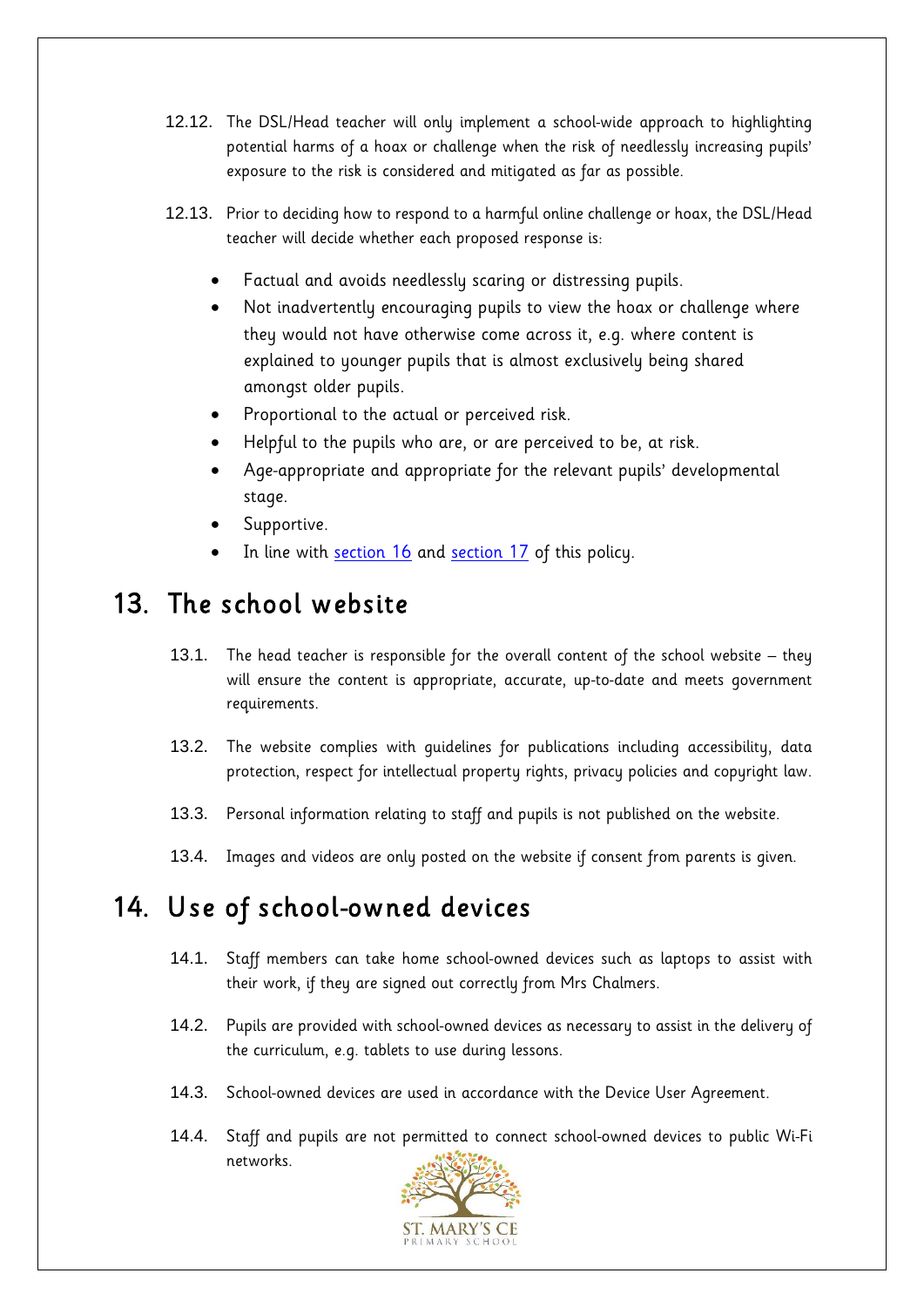- 14.5. All school-owned devices are password protected.
- 14.6. All mobile school-owned devices are fitted with tracking software to ensure they can be retrieved if lost or stolen.
- 14.7. All school-owned devices are fitted with software to ensure they can be remotely accessed, in case data on the device needs to be protected, retrieved or erased.
- 14.8. ICT technicians review all school-owned devices on a monthly basis to carry out software updates and ensure there is no inappropriate material on the devices.
- 14.9. No software, apps or other programmes can be downloaded onto a device without authorisation from ICT technicians.

#### <span id="page-16-0"></span>15. Use of personal devices

- 15.1. Any personal electronic device that is brought into school is the responsibility of the user.
- 15.2. Personal devices are not permitted to be used on the premises, other than in an emergency.
- 15.3. Staff members are not permitted to use their personal devices during lesson time, other than in an emergency.
- 15.4. Staff members are not permitted to use their personal devices to take photos or videos of pupils.
- 15.5. Staff members report concerns about their colleagues' use of personal devices on the school premises in line with the Allegations of Abuse Against Staff Policy.
- 15.6. If a member of staff is thought to have illegal content saved or stored on a personal device, or to have committed an offence using a personal device, the head teacher will inform the police and action will be taken in line with the Allegations of Abuse Against Staff Policy.
- 15.7. Appropriate signage is displayed to inform visitors to the school of the expected use of personal devices.
- 15.8. Any concerns about visitors' use of personal devices on the school premises are reported to the DSL, Mrs Robertson (Head teacher).

## <span id="page-16-1"></span>16. Managing reports of online safety incidents

16.1. Staff members and pupils are informed about what constitutes inappropriate online behaviour in the following ways:

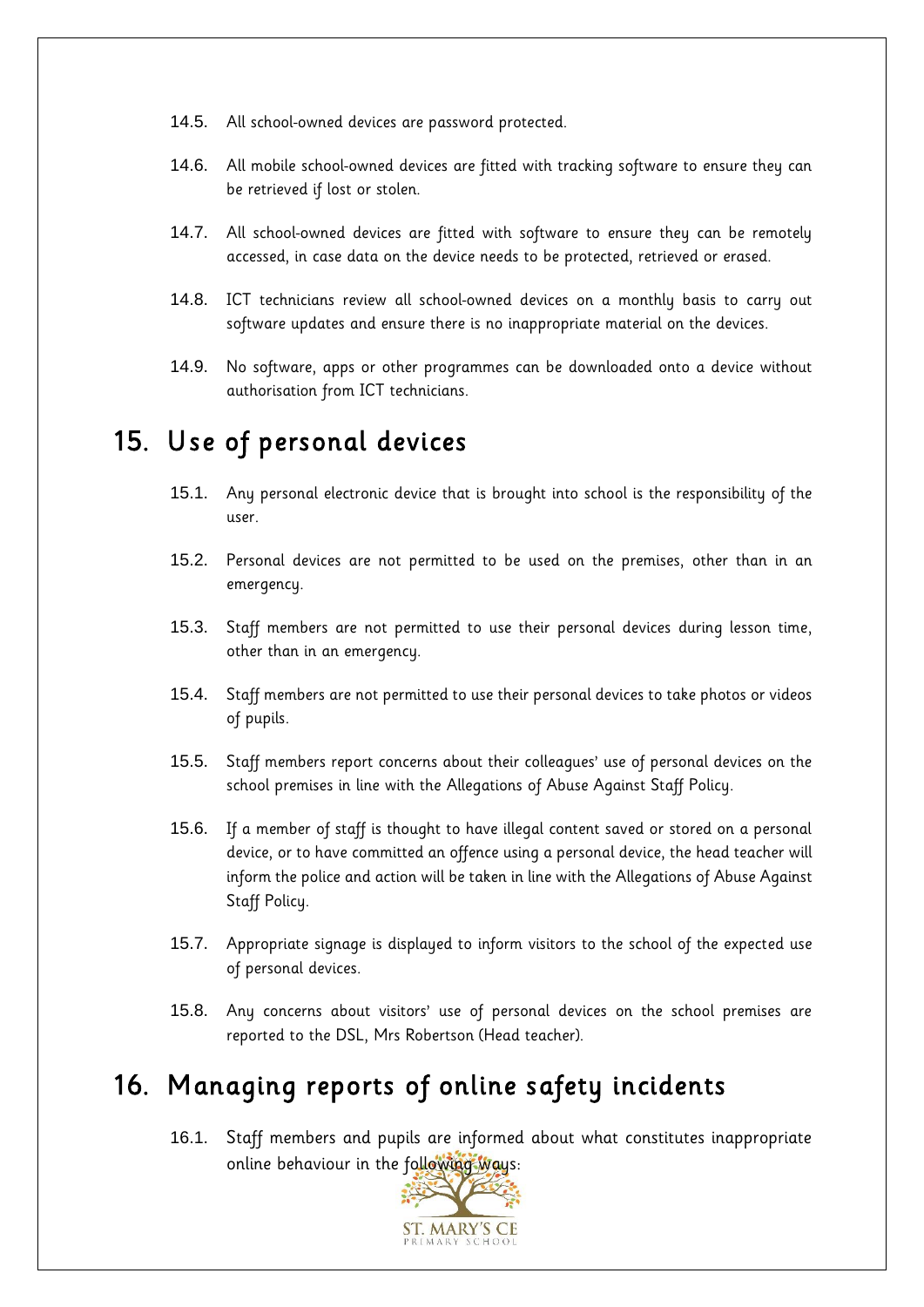- Staff training
- The online safety curriculum
- Assemblies
- 16.2. Concerns regarding a staff member's online behaviour are reported to the head teacher who decides on the best course of action in line with the relevant policies, e.g. Staff Code of Conduct, Allegations of Abuse Against Staff Policy and Disciplinary Policy and Procedures.
- 16.3. Concerns regarding a pupil's online behaviour are reported to the DSL, Mrs Robertson (Head teacher), using a Cause for Concern Form, who investigates concerns with relevant staff members, e.g. the head teacher and ICT technicians.
- 16.4. Concerns regarding a pupil's online behaviour are dealt with in accordance with relevant policies depending on their nature, e.g. Behavioural Policy and Child Protection and Safeguarding Policy.
- 16.5. Where there is a concern that illegal activity has taken place, the head teacher contacts the police.
- 16.6. The school avoids unnecessarily criminalising pupils, e.g. calling the police, where criminal behaviour is thought to be inadvertent and as a result of ignorance or normal developmental curiosity, e.g. a pupil has taken and distributed indecent imagery of themselves. The DSL will decide in which cases this response is appropriate and will manage such cases in line with the Child Protection and Safeguarding Policy.
- 16.7. All online safety incidents and the school's response are recorded by the DSL.
- 16.8. [Section 17](#page-17-0) of this policy outlines how the school responds to specific online safety concerns, such as cyberbullying and peer-on-peer abuse.

Article 3 (best interests of the child) The best interests of the child must be a top priority in all decisions and actions that affect children.

#### <span id="page-17-0"></span>17. Responding to specific online safety concerns

#### Cyberbullying

17.1. Cyberbullying, against both pupils and staff, is not tolerated.

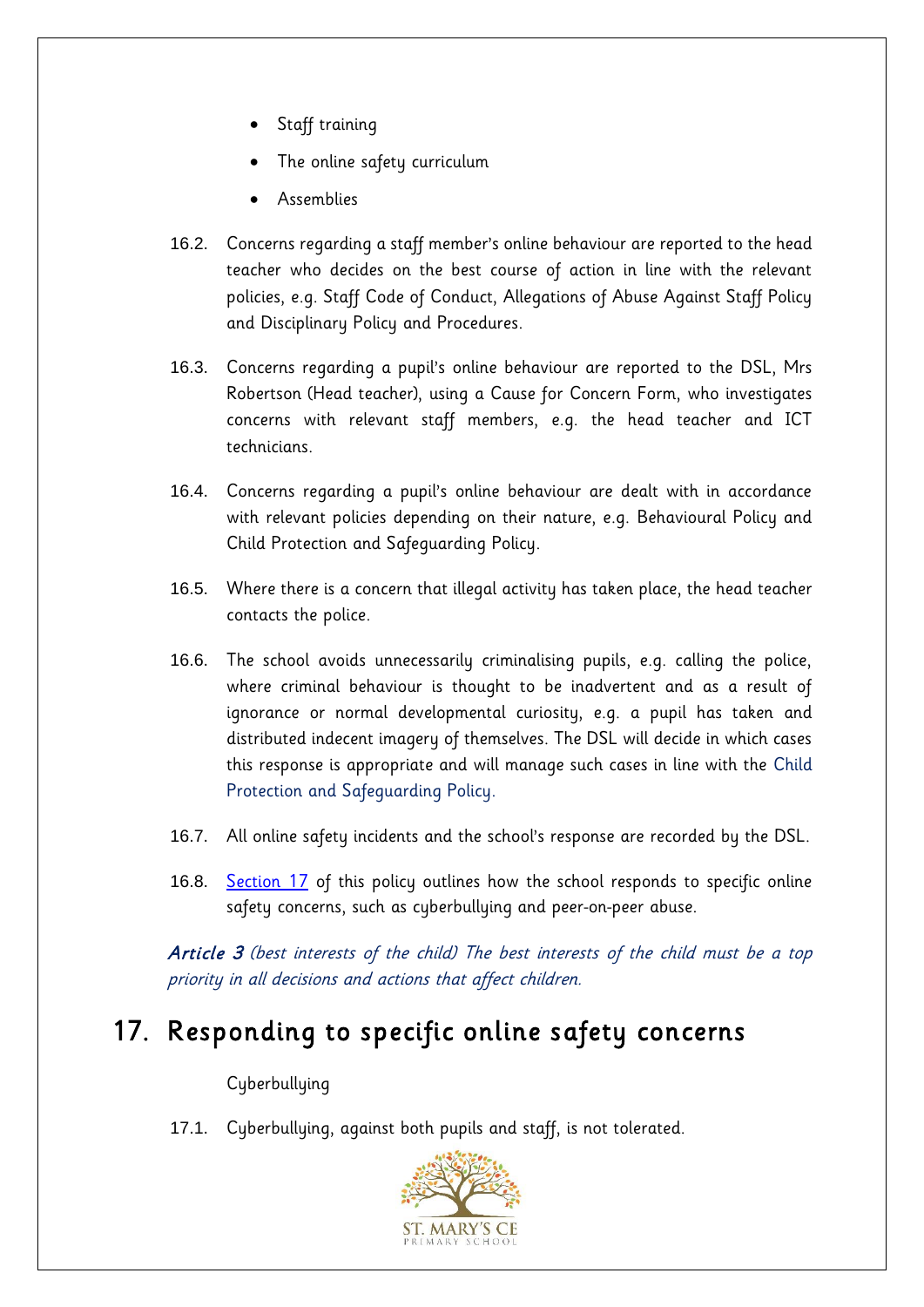- 17.2. Any incidents of cyberbullying are dealt with quickly and effectively whenever they occur.
- 17.3. Information about the school's full response to incidents of cyberbullying can be found in the Cyberbullying Policy.

Online sexual violence and sexual harassment between children (peer-on-peer abuse)

- 17.4. The school recognises that peer-on-peer abuse can take place online. Examples include the following:
	- Non-consensual sharing of sexual images and videos
	- Sexualised cyberbullying
	- Online coercion and threats
	- Unwanted sexual comments and messages on social media
	- Online sexual exploitation
- 17.5. The school responds to all concerns regarding online peer-on-peer abuse, whether or not the incident took place on the school premises or using schoolowned equipment.
- 17.6. Concerns regarding online peer-on-peer abuse are reported to the DSL who will investigate the matter in line with the Child Protection and Safeguarding Policy.
- 17.7. Information about the school's full response to incidents of online peer-on-peer abuse can be found in the Child Protection and Safeguarding Policy.

Upskirting

- 17.8. Under the Voyeurism (Offences) Act 2019, it is an offence to operate equipment and to record an image beneath a person's clothing without consent and with the intention of observing, or enabling another person to observe, the victim's genitals or buttocks (whether exposed or covered with underwear), in circumstances where their genitals, buttocks or underwear would not otherwise be visible, for a specified purpose.
- 17.9. A "specified purpose" is namely:
	- Obtaining sexual gratification (either for themselves or for the person they are enabling to view the victim's genitals, buttocks or underwear).

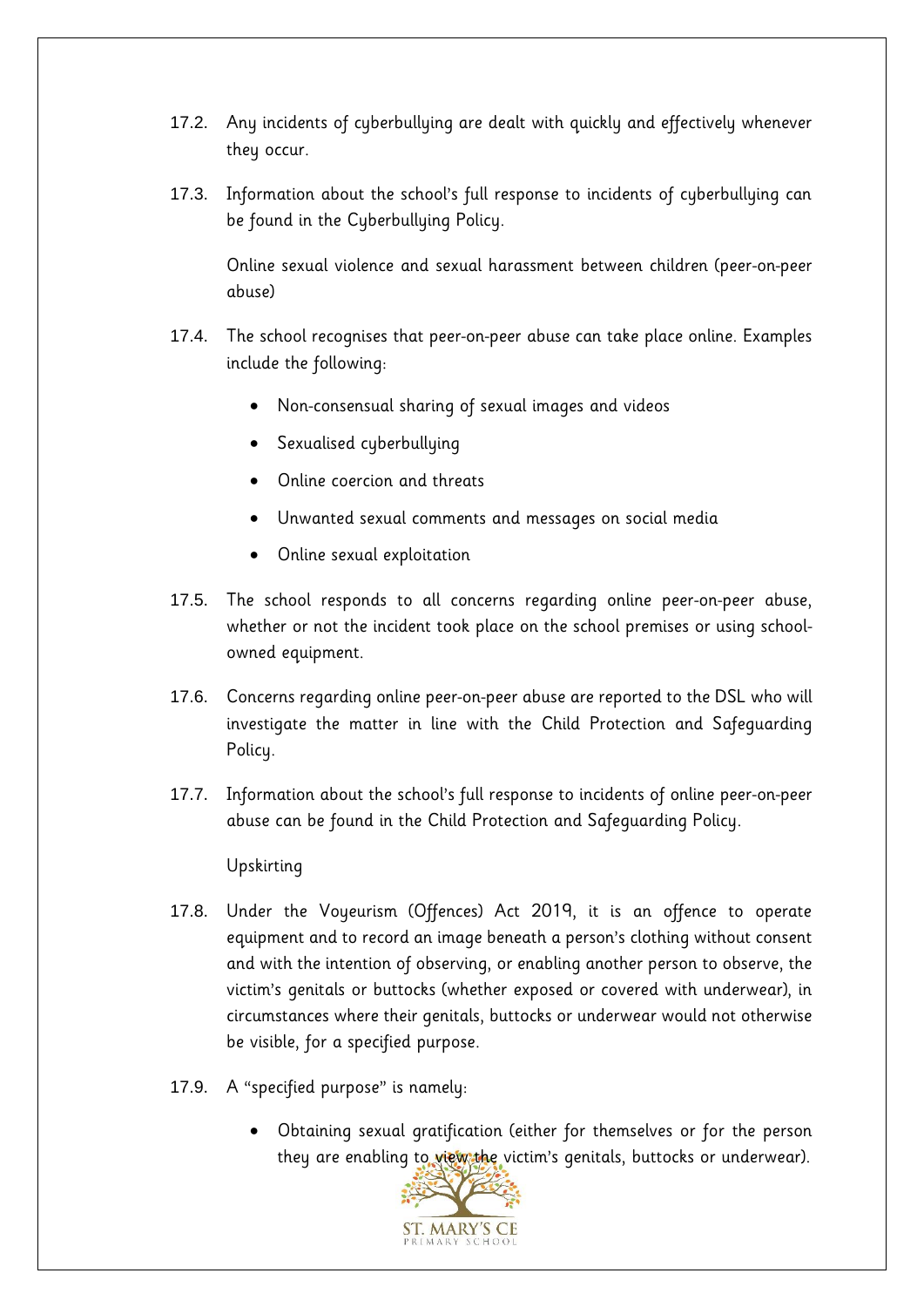- To humiliate, distress or alarm the victim.
- 17.10. "Operating equipment" includes enabling, or securing, activation by another person without that person's knowledge, e.g. a motion activated camera.
- 17.11. Upskirting is not tolerated by the school.
- 17.12. Incidents of upskirting are reported to the DSL who will then decide on the next steps to take, which may include police involvement, in line with the Child Protection and Safeguarding Policy.

Sexting and the sharing of indecent imagery of pupils

- 17.13. Sharing indecent imagery is the sending or posting of sexually suggestive images of under-18s via mobile phones or over the internet. Creating and sharing sexual photos and videos of individuals under 18 is illegal.
- 17.14. Staff will receive appropriate training regarding child sexual development and will understand the difference between sexual behaviour that is considered normal and developmentally expected, and sexual behaviour that is inappropriate and/or harmful.
- 17.15. All concerns regarding sexting are reported to the DSL.
- 17.16. The DSL will use their professional judgement, in line with the Child Protection and Safeguarding Policy, to determine whether the incident is experimental, i.e. expected for the developmental stage of the pupils involved, or aggravated, i.e. involves additional or abusive elements, the images are used recklessly or there is an intent to harm the pupil depicted.
- 17.17. Where the incident is categorised as 'experimental', the pupils involved are supported to understand the implications of sharing indecent imagery and to move forward from the incident.
- 17.18. Where there is reason to believe the incident will cause harm to the pupil depicted, or where the incident is classified as 'aggravated', the following process is followed:

[The process below is recommended in the DfE's 'Sharing nudes and seminudes: advice for education settings working with children and young people' guidance. You should amend the text below to suit the process your school follows, in line with any local guidance.]

• The DSL holds an initial review meeting with appropriate school staff

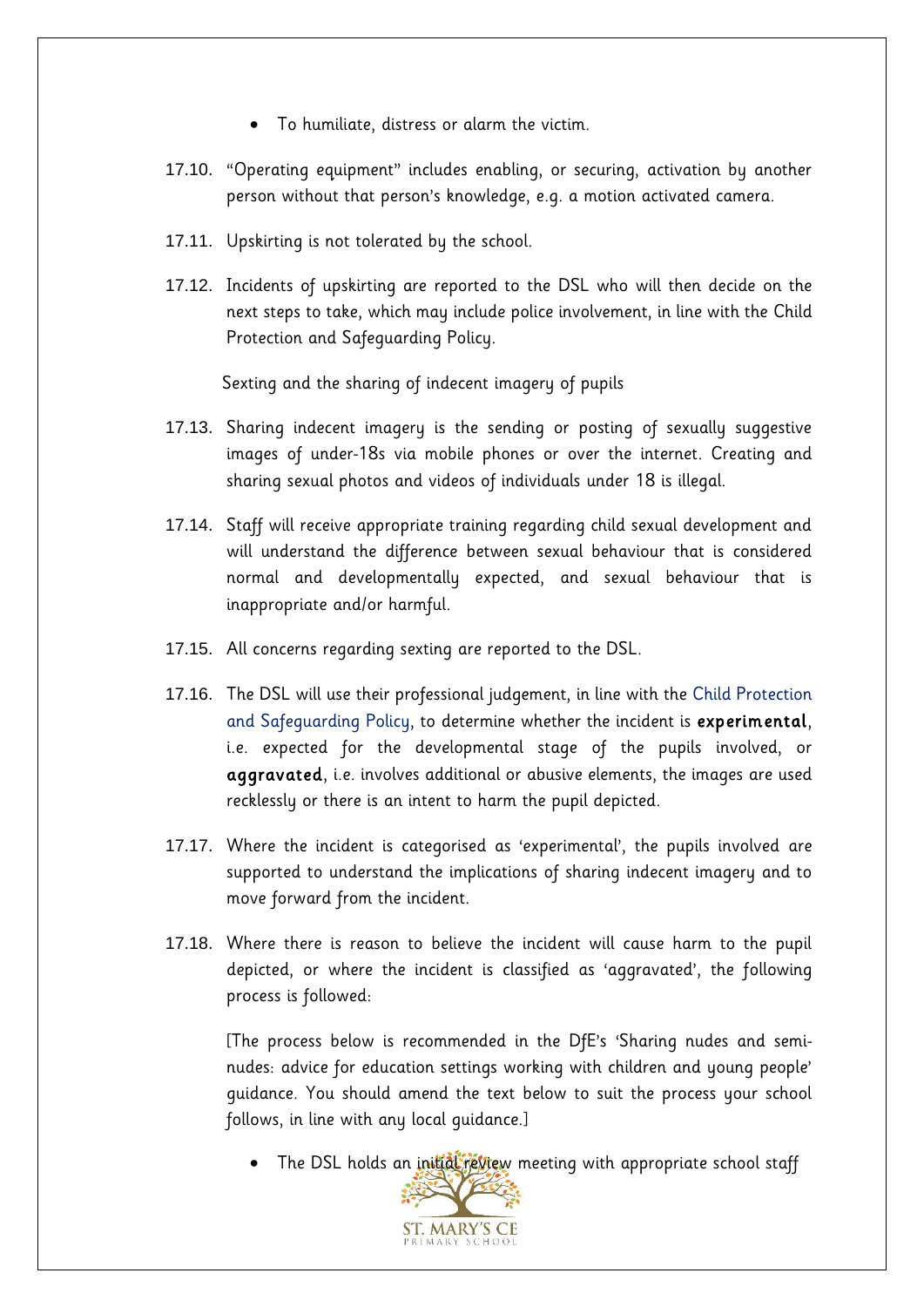- Subsequent interviews are held with the pupils involved, if appropriate
- Parents are informed at an early stage and involved in the process unless there is a good reason to believe that involving the parents would put the pupil at risk of harm
- At any point in the process if there is a concern a pupil has been harmed or is at risk of harm, a referral will be made to children's social care services and/or the police immediately
- The interviews with staff, pupils and their parents are used to inform the action to be taken and the support to be implemented
- 17.19. When investigating a report, staff members will not view and nude and seminude images unless there is a good and clear reason to do so.
- 17.20. If a staff member believes there is a good reason to view nude or semi-nude imagery as part of an investigation, they discuss this with the DSL first.
- 17.21. The decision to view imagery is based on the professional judgement of the DSL and always complies with the Child Protection and Safeguarding Policy.
- 17.22. If a decision is made to view the imagery, the DSL will be satisfied that viewing:
	- Is the only way to make a decision about whether to involve other agencies because it is not possible to establish the facts from any pupil involved.
	- Is necessary in order to report the image to a website or suitable reporting agency to have the image taken down, or to support the pupil in taking down the image or in making a report.
	- Is unavoidable because a pupil has presented it directly to a staff member or nudes or semi-nudes have been found on an education setting's device or network.
- 17.23. Where it is necessary to view the imagery the DSL will:
	- Never copy, print, share, store or save images; this is illegal.
	- Undertake the viewing themselves, or make sure viewing is undertaken by another member of the safeguarding team.
	- Make sure viewing takes place with another member of the SLT in the room; additional people in the room will not view the imagery.
	- Only view the imagery on the school premises.
	- Record how and why the decision was made to view the imagery in line with the Child Rrotection and Safeguarding Policy.

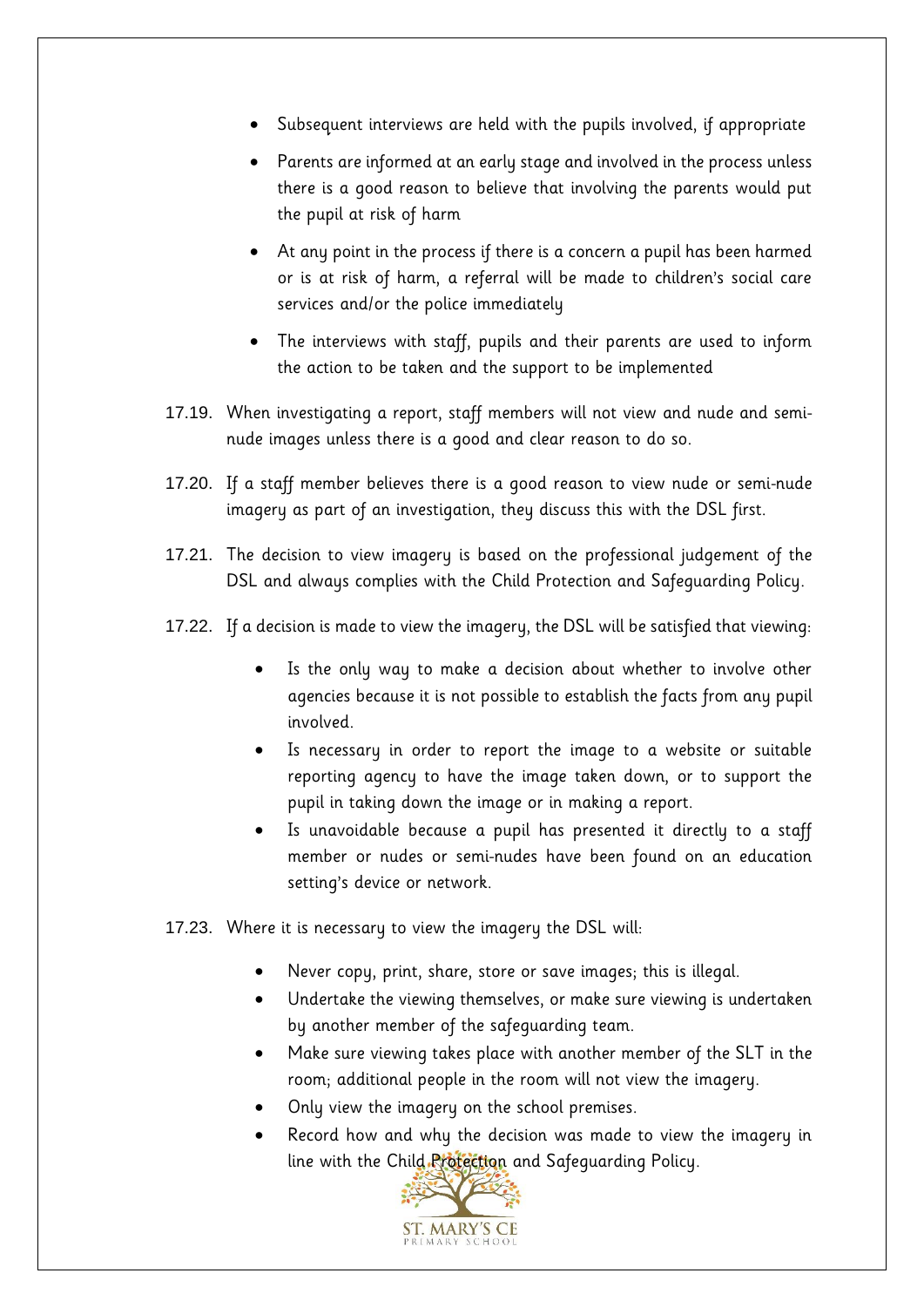- Make sure that images are viewed by a member of staff of the same sex as the pupil, where appropriate.
- Ensure that, if devices need to be passed on to the police, the device is confiscated, disconnected from Wi-Fi and data and turned off immediately to avoid imagery being accessed remotely; the device will be secured until it can be collected by police.
- 17.24. Imagery will not be purposefully viewed where it will cause significant harm or distress to any pupil involved, in line with the DSL's professional judgement.
- 17.25. Any accidental or intentional viewing of imagery that is undertaken as part of an investigation is recorded.
- 17.26. Where a staff member has accidentally viewed a nude or semi-nude image, the DSL will ensure they are provided with the appropriate support, as viewing nude or semi-nude imagery of pupils can be distressing.

Online abuse and exploitation

- 17.27. Through the online safety curriculum, pupils are taught about how to recognise online abuse and where they can go for support if they experience it.
- 17.28. The school responds to concerns regarding online abuse and exploitation, whether or not it took place on the school premises or using school-owned equipment.
- 17.29. All concerns relating to online abuse and exploitation, including child sexual abuse and exploitation and criminal exploitation, are reported to the DSL and dealt with in line with the Child Protection and Safeguarding Policy.

Online hate

- 17.30. The school does not tolerate online hate content directed towards or posted by members of the school community.
- 17.31. Incidents of online hate are dealt with in line with the relevant school policy depending on the nature of the incident and those involved, e.g. Staff Code of Conduct, Anti-Bullying Policy and Adult Code of Conduct.

Online radicalisation and extremism

17.32. The school's filtering system protects pupils and staff from viewing extremist content.

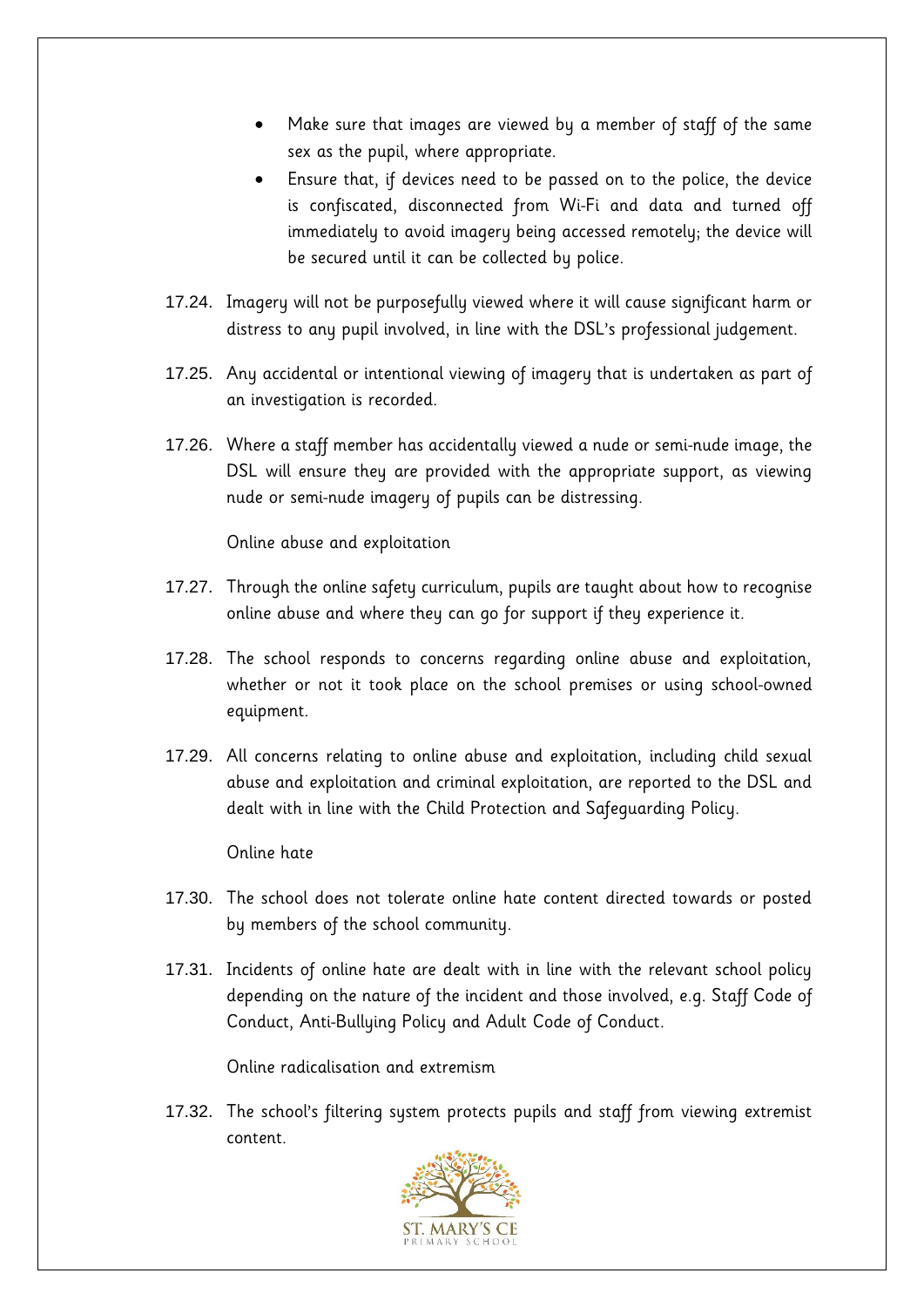17.33. Concerns regarding a staff member or pupil being radicalised online are dealt with in line with the Child Protection and Safeguarding Policy and Prevent Duty Policy.

Article 16 (right to privacy) Every child has the right to privacy. The law should protect the child's private, family and home life, including protecting children from unlawful attacks that harm their reputation.

Article 19 (protection from violence, abuse and neglect) Governments must do all they can to ensure that children are protected from all forms of violence, abuse, neglect and bad treatment by their parents or anyone else who looks after them.

#### <span id="page-22-0"></span>18. Remote learning

- 18.1. All remote learning is delivered in line with the school's Pupil Remote Learning Policy.
- 18.2. All staff and pupils using video communication must:
	- Communicate in groups one-to-one sessions are only carried out where necessary.
	- Wear suitable clothing this includes others in their household.
	- Be situated in a suitable 'public' living area within the home with an appropriate background – 'private' living areas within the home, such as bedrooms, are not permitted during video communication.
	- Use appropriate language this includes others in their household.
	- Maintain the standard of behaviour expected in school.
	- Use the necessary equipment and computer programs as intended.
	- Not record, store, or distribute video material without permission.
	- Ensure they have a stable connection to avoid disruption to lessons.
	- Always remain aware that they are visible.
- 18.3. All staff and pupils using audio communication must:
	- Use appropriate language this includes others in their household.
	- Maintain the standard of behaviour expected in school.
	- Use the necessary equipment and computer programs as intended.
	- Not record, store, or distribute audio material without permission.

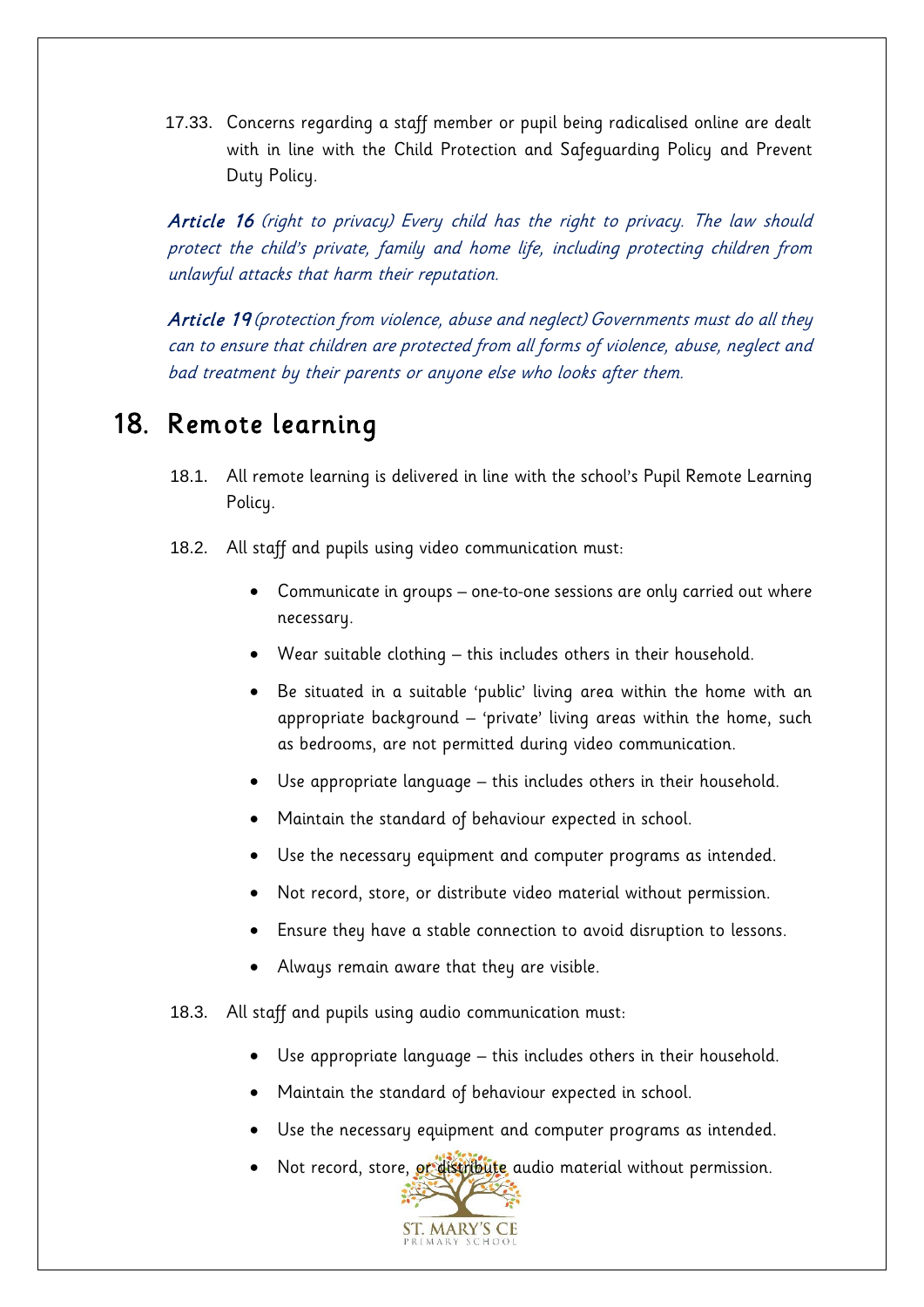- Ensure they have a stable connection to avoid disruption to lessons.
- Always remain aware that they can be heard.
- 18.4. The school will consider whether one-to-one sessions are appropriate in some circumstances, e.g. to provide support for pupils with SEND. This will be decided and approved by the SLT, in collaboration with the SENCO.
- 18.5. Pupils not using devices or software as intended will be disciplined in line with the Behavioural Policy.
- 18.6. The school will risk assess the technology used for remote learning prior to use and ensure that there are no privacy issues or scope for inappropriate use.
- 18.7. The school will consult with parents at least two weeks prior to the period of remote learning about what methods of delivering remote teaching are most suitable – alternate arrangements will be made where necessary.
- 18.8. The school will ensure that all school-owned equipment and technology used for remote learning has suitable anti-virus software installed, can establish secure connections, can recover lost work, and allows for audio and visual material to be recorded or downloaded, where required.
- 18.9. The school will communicate to parents in writing about any precautionary measures that need to be put in place if their child is learning remotely using their own/family-owned equipment and technology, e.g. ensuring that their internet connection is secure.
- 18.10. During the period of remote learning, the school will maintain regular contact with parents to:
	- Reinforce the importance of children staying safe online.
	- Ensure parents are aware of what their children are being asked to do, e.g. sites they have been asked to use and staff they will interact with.
	- Encourage them to set age-appropriate parental controls on devices and internet filters to block malicious websites.
	- Direct parents to useful resources to help them keep their children safe online.
- 18.11. The school will not be responsible for providing access to the internet off the school premises and will not be responsible for providing online safety software, e.g. anti-virus software, on devices not owned by the school.

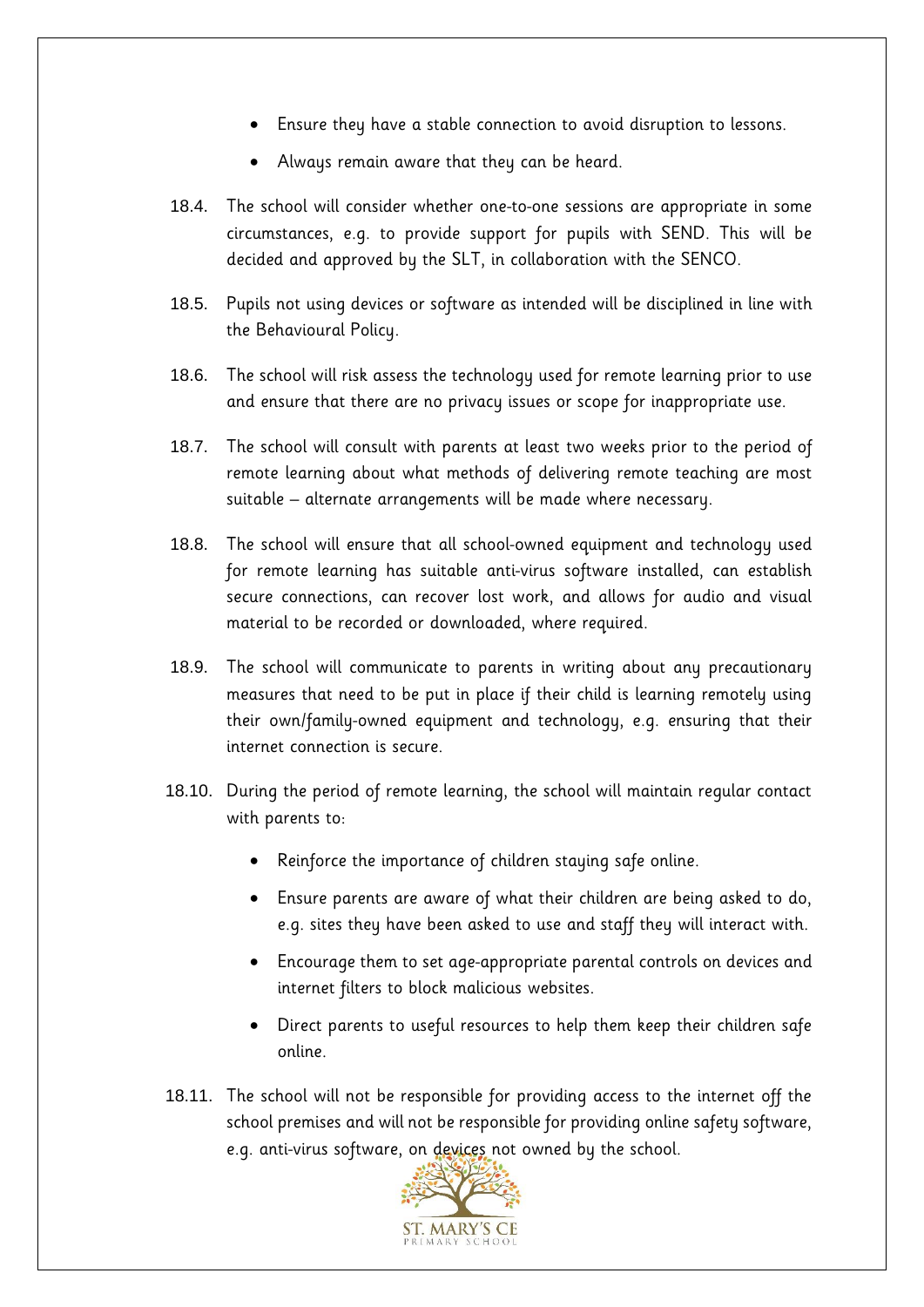#### 19. Monitoring and review

- 19.1. The school recognises that the online world is constantly changing; therefore, the DSL, ICT technicians and the head teacher conduct half-termly light-touch reviews of this policy to evaluate its effectiveness.
- 19.2. The academy council, head teacher and DSL review this policy in full on an annual basis and following any online safety incidents.
- 19.3. The next scheduled review date for this policy is **April 2022**.
- 19.4. Any changes made to this policy are communicated to all members of the school community.

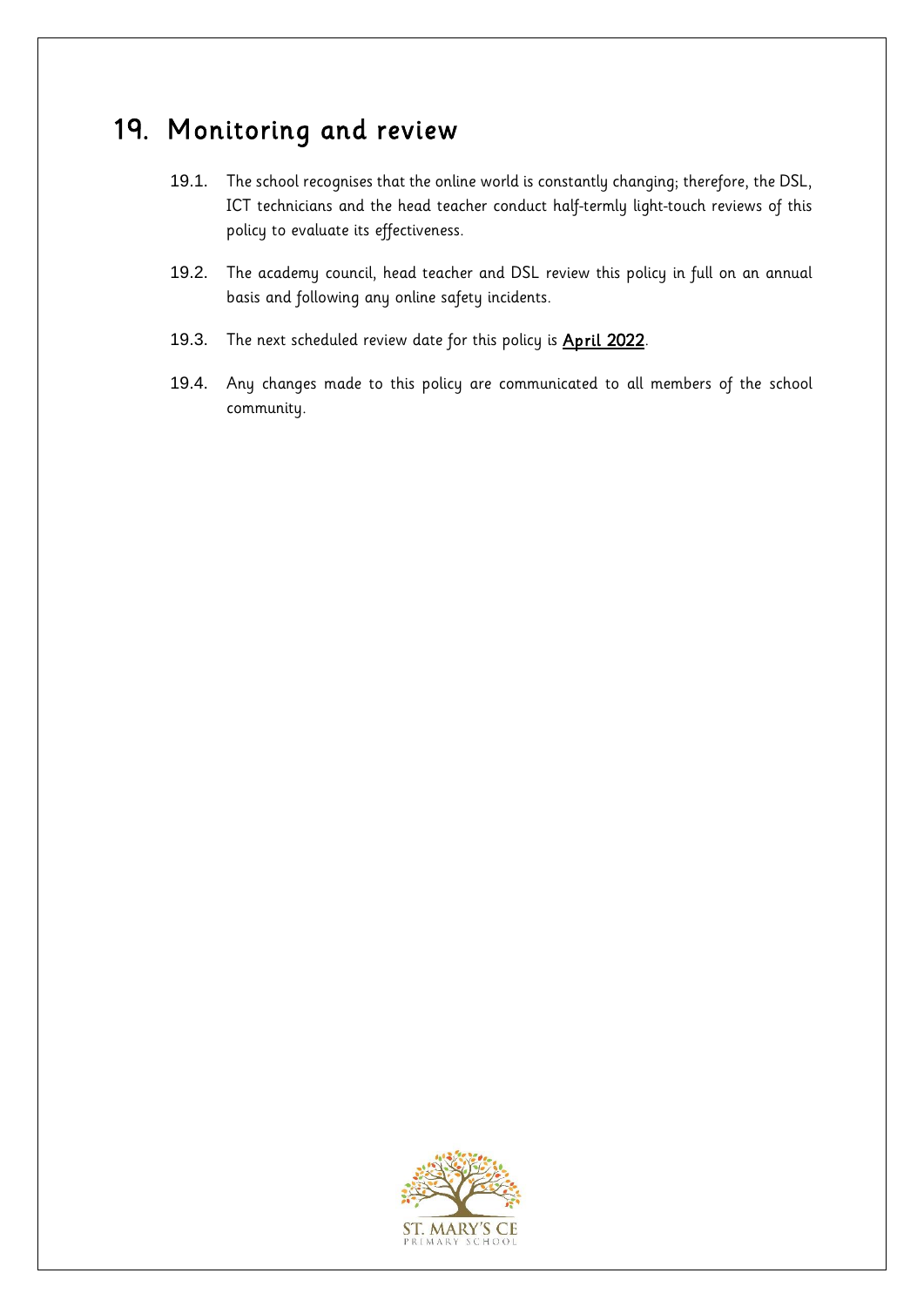# Appendix 1: Online harms and risks – curriculum coverage

<span id="page-25-0"></span>

| Subject area                                    | Description and teaching content                                                                                                                                                                                                                                                                                                                                                                                             | Curriculum area the<br>harm or risk is covered<br>in                                                              |
|-------------------------------------------------|------------------------------------------------------------------------------------------------------------------------------------------------------------------------------------------------------------------------------------------------------------------------------------------------------------------------------------------------------------------------------------------------------------------------------|-------------------------------------------------------------------------------------------------------------------|
|                                                 | How to navigate the internet and manage information                                                                                                                                                                                                                                                                                                                                                                          |                                                                                                                   |
| Age restrictions                                | Some online activities have age restrictions because they include content which is not appropriate for<br>children under a specific age.<br>Teaching includes the following:                                                                                                                                                                                                                                                 | This risk or harm is covered<br>in the following curriculum<br>area(s):                                           |
|                                                 | That age verification exists and why some online platforms ask users to verify their age<br>Why age restrictions exist<br>That content that requires age verification can be damaging to under-age consumers<br>What the age of digital consent is (13 for most platforms) and why it is important                                                                                                                           | <b>PSHE</b><br>$\bullet$<br>Computing<br>curriculum                                                               |
| How content can<br>be used and<br>shared        | Knowing what happens to information, comments or images that are put online.<br>Teaching includes the following:<br>What a digital footprint is, how it develops and how it can affect pupils' futures<br>How cookies work<br>How content can be shared, tagged and traced<br>How difficult it is to remove something once it has been shared online<br>What is illegal online, e.g. youth-produced sexual imagery (sexting) | This risk or harm is covered<br>in the following curriculum<br>area(s):<br><b>PSHE</b><br>Computing<br>curriculum |
| Disinformation,<br>misinformation<br>and hoaxes | Some information shared online is accidentally or intentionally wrong, misleading or exaggerated.<br>Teaching includes the following:                                                                                                                                                                                                                                                                                        | This risk or harm is covered<br>in the following curriculum<br>$area(s)$ :                                        |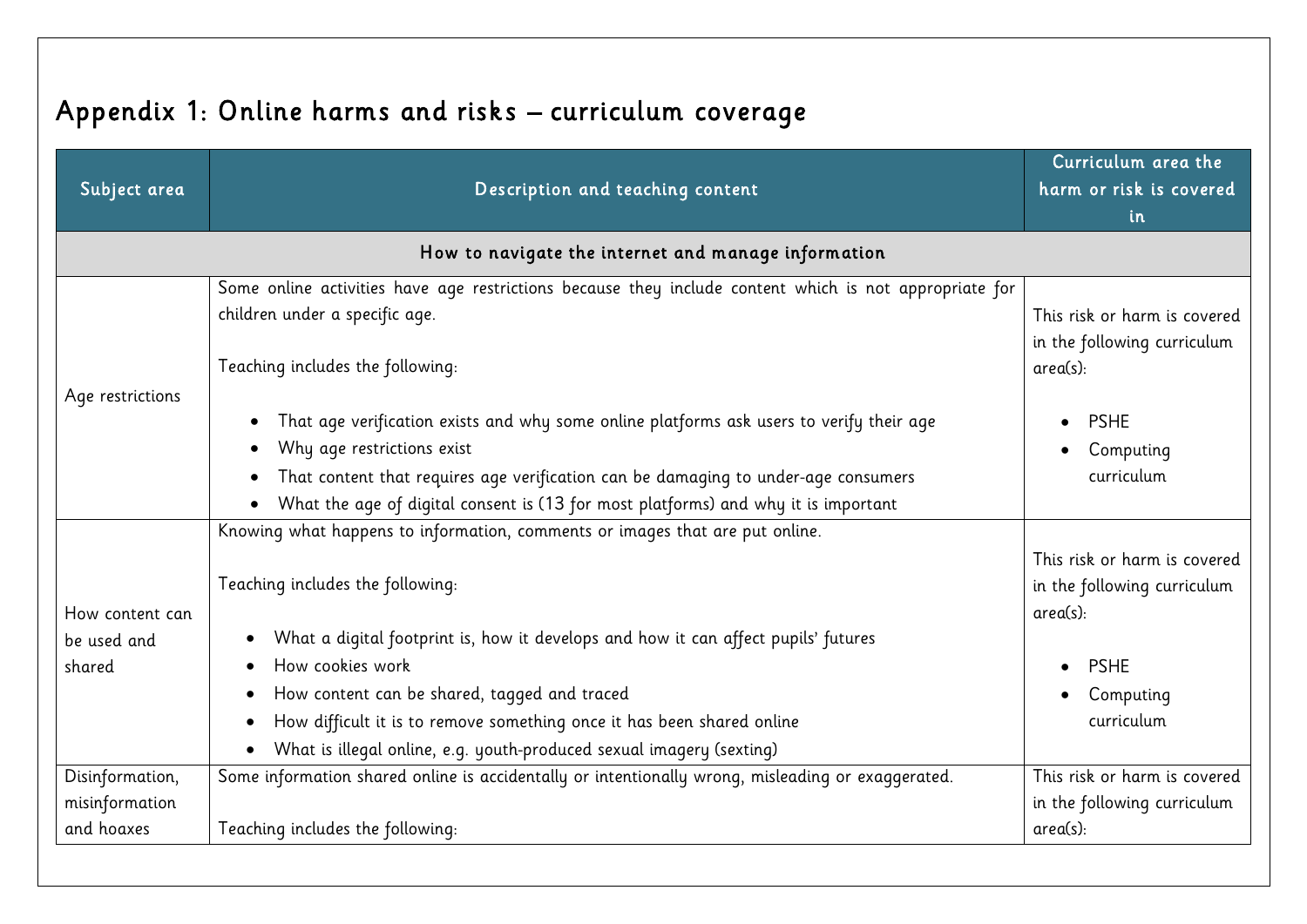|                                  | Disinformation and why individuals or groups choose to share false information in order to                                | <b>PSHE</b>                             |
|----------------------------------|---------------------------------------------------------------------------------------------------------------------------|-----------------------------------------|
|                                  | deliberately deceive                                                                                                      | Computing                               |
|                                  | Misinformation and being aware that false and misleading information can be shared<br>inadvertently                       | curriculum                              |
|                                  | Online hoaxes, which can be deliberately and inadvertently spread for a variety of reasons                                |                                         |
|                                  | That the widespread nature of this sort of content can often appear to be a stamp of authenticity,                        |                                         |
|                                  | making it important to evaluate what is seen online                                                                       |                                         |
|                                  | How to measure and check authenticity online<br>$\bullet$                                                                 |                                         |
|                                  | The potential consequences of sharing information that may not be true<br>$\bullet$                                       |                                         |
|                                  | Fake websites and scam emails are used to extort data, money, images and other things that can either                     |                                         |
|                                  | be used by the scammer to harm the person targeted or sold on for financial, or other, gain.                              |                                         |
|                                  |                                                                                                                           | This risk or harm is covered            |
| Fake websites<br>and scam emails | Teaching includes the following:                                                                                          | in the following curriculum<br>area(s): |
|                                  | How to recognise fake URLs and websites                                                                                   |                                         |
|                                  | What secure markings on websites are and how to assess the sources of emails                                              | <b>PSHE</b>                             |
|                                  | The risks of entering information to a website which is not secure                                                        | Computing                               |
|                                  | What pupils should do if they are harmed/targeted/groomed as a result of interacting with a fake<br>website or scam email | curriculum                              |
|                                  | • Who pupils should go to for support                                                                                     |                                         |
|                                  | Fraud can take place online and can have serious consequences for individuals and organisations.                          | This risk or harm is covered            |
| Online fraud                     | Teaching includes the following:                                                                                          | in the following curriculum<br>area(s): |
|                                  | What identity fraud, scams and phishing are to                                                                            | <b>PSHE</b>                             |
|                                  | That children are sometimes targeted to access adults data                                                                |                                         |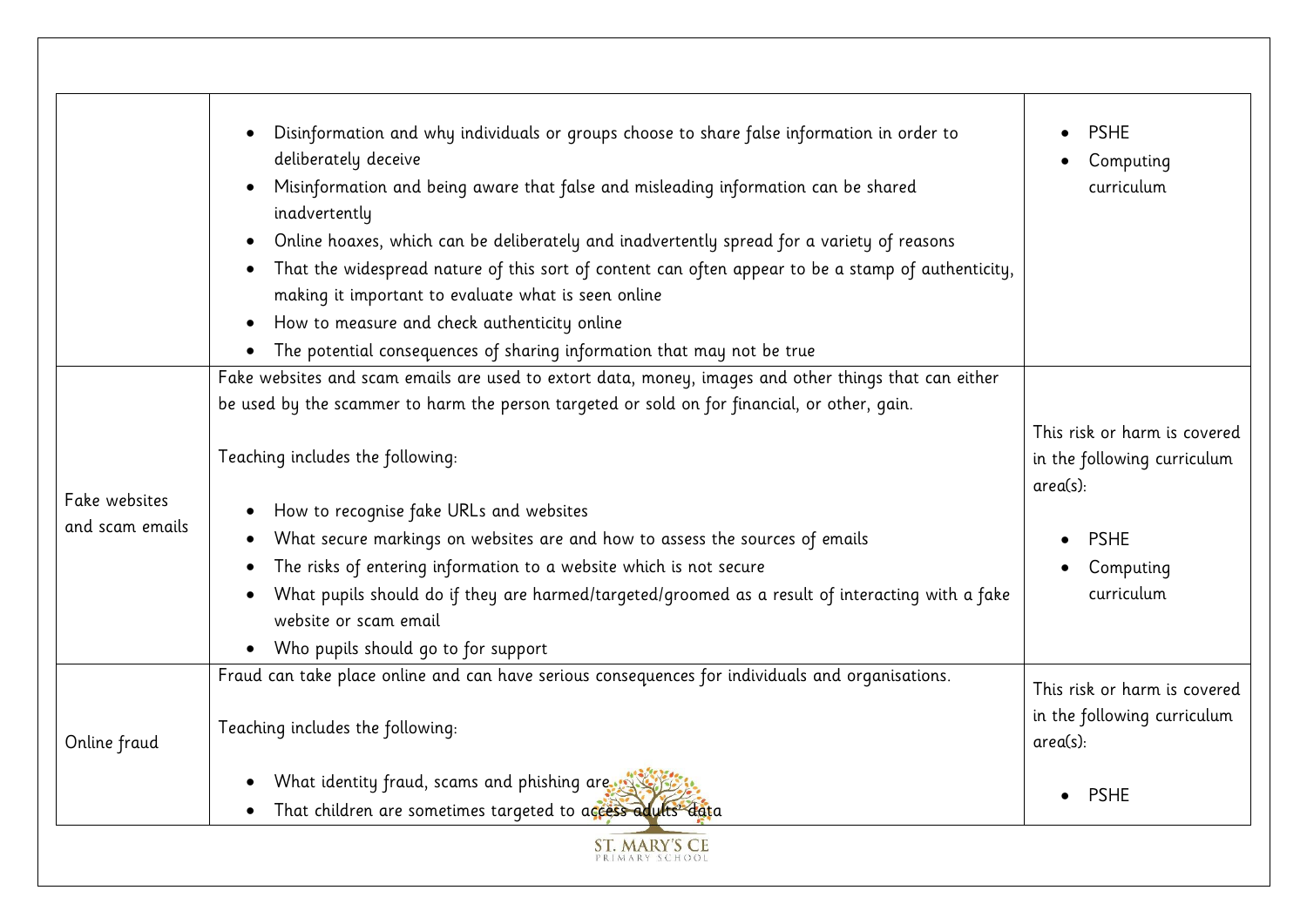|                   | What 'good' companies will and will not do when it comes to personal details<br>$\bullet$                                | Computing                                                               |
|-------------------|--------------------------------------------------------------------------------------------------------------------------|-------------------------------------------------------------------------|
|                   |                                                                                                                          | curriculum                                                              |
|                   | Password phishing is the process by which people try to find out individuals' passwords so they can                      |                                                                         |
|                   | access protected content.                                                                                                |                                                                         |
|                   | Teaching includes the following:                                                                                         | This risk or harm is covered<br>in the following curriculum<br>area(s): |
| Password          | Why passwords are important, how to keep them safe and that others might try to get people to                            |                                                                         |
| phishing          | reveal them                                                                                                              | <b>PSHE</b>                                                             |
|                   | How to recognise phishing scams                                                                                          | Computing                                                               |
|                   | The importance of online security to protect against viruses that are designed to gain access to<br>password information | curriculum                                                              |
|                   | • What to do when a password is compromised or thought to be compromised                                                 |                                                                         |
|                   | Online platforms and search engines gather personal data - this is often referred to as 'harvesting' or                  |                                                                         |
|                   | 'farming'.                                                                                                               |                                                                         |
|                   | Teaching includes the following:                                                                                         | This risk or harm is covered<br>in the following curriculum<br>area(s): |
| Personal data     | How cookies work                                                                                                         |                                                                         |
|                   | How data is farmed from sources which look neutral                                                                       | <b>PSHE</b>                                                             |
|                   | How and why personal data is shared by online companies                                                                  | Computing                                                               |
|                   | How pupils can protect themselves and that acting quickly is essential when something happens                            | curriculum                                                              |
|                   | The rights children have with regards to their data                                                                      |                                                                         |
|                   | • How to limit the data companies can gather                                                                             |                                                                         |
| Persuasive design | Many devices, apps and games are designed to keep users online for longer than they might have                           | This risk or harm is covered                                            |
|                   | planned or desired.                                                                                                      | in the following curriculum<br>area(s):                                 |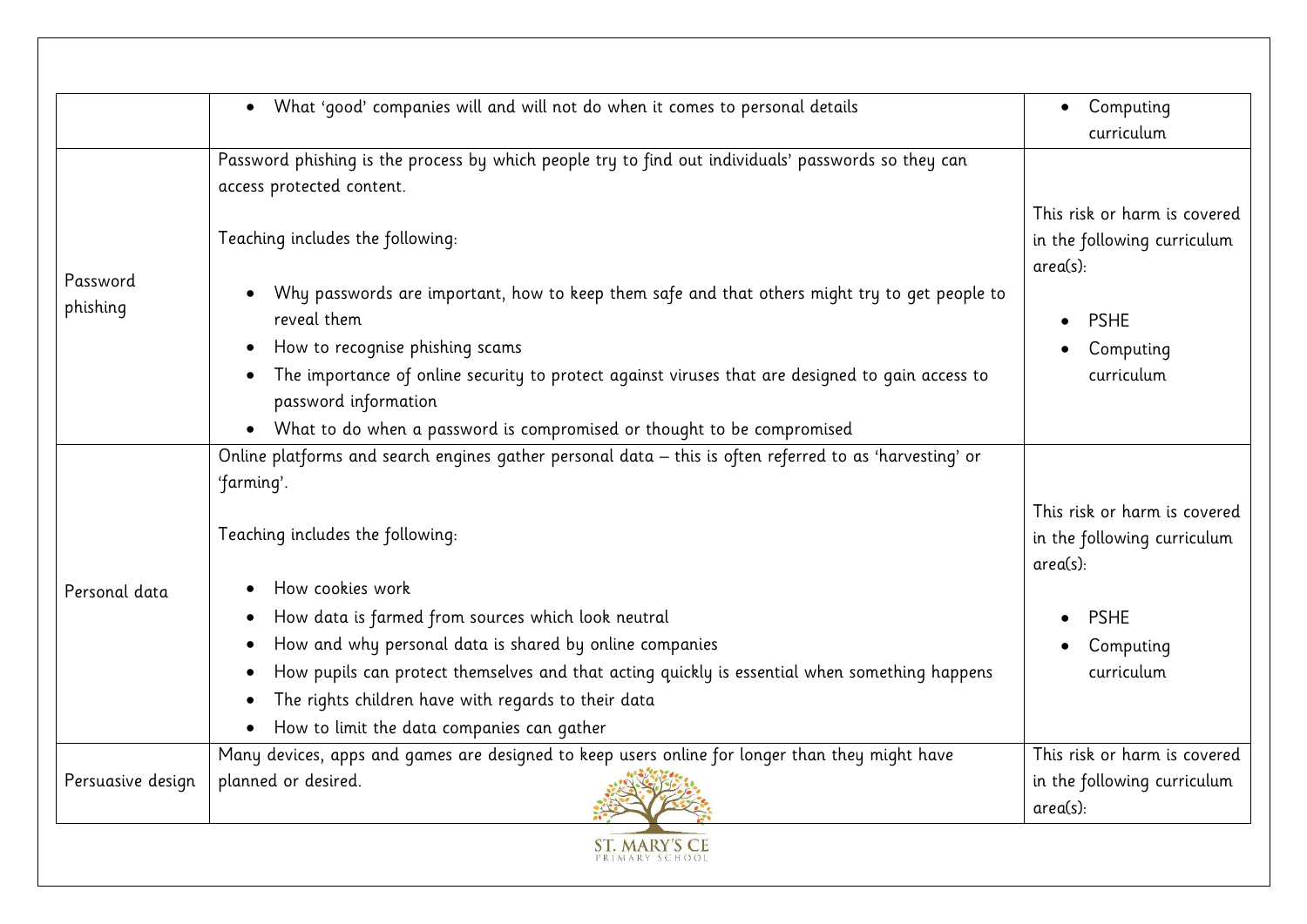|                  | Teaching includes the following:                                                                            |                                         |
|------------------|-------------------------------------------------------------------------------------------------------------|-----------------------------------------|
|                  |                                                                                                             | <b>PSHE</b>                             |
|                  | That the majority of games and platforms are designed to make money – their primary driver is<br>$\bullet$  | Computing                               |
|                  | to encourage people to stay online for as long as possible                                                  | curriculum                              |
|                  | How notifications are used to pull users back online<br>$\bullet$                                           |                                         |
|                  | Almost all devices, websites, apps and other online services come with privacy settings that can be used    | This risk or harm is covered            |
|                  | to control what is shared.                                                                                  | in the following curriculum<br>area(s): |
| Privacy settings | Teaching includes the following:                                                                            |                                         |
|                  |                                                                                                             | <b>PSHE</b>                             |
|                  | How to find information about privacy settings on various devices and platforms<br>$\bullet$                | Computing                               |
|                  | That privacy settings have limitations<br>$\bullet$                                                         | curriculum                              |
|                  | Much of the information seen online is a result of some form of targeting.                                  |                                         |
|                  |                                                                                                             | This risk or harm is covered            |
|                  | Teaching includes the following:                                                                            | in the following curriculum<br>area(s): |
| Targeting of     |                                                                                                             |                                         |
| online content   | How adverts seen at the top of online searches and social media have often come from companies<br>$\bullet$ | <b>PSHE</b>                             |
|                  | paying to be on there and different people will see different adverts                                       |                                         |
|                  | How the targeting is done<br>$\bullet$                                                                      | Computing<br>curriculum                 |
|                  | The concept of clickbait and how companies can use it to draw people to their sites and services<br>٠       |                                         |
|                  | How to stay safe online                                                                                     |                                         |
|                  | Some online behaviours are abusive. They are negative in nature, potentially harmful and, in some cases,    | This risk or harm is covered            |
|                  | can be illegal.                                                                                             | in the following curriculum             |
| Online abuse     |                                                                                                             | area(s):                                |
|                  | Teaching includes the following:                                                                            | <b>PSHE</b><br>$\bullet$                |
|                  | <b>ST. MARY'S CE</b>                                                                                        |                                         |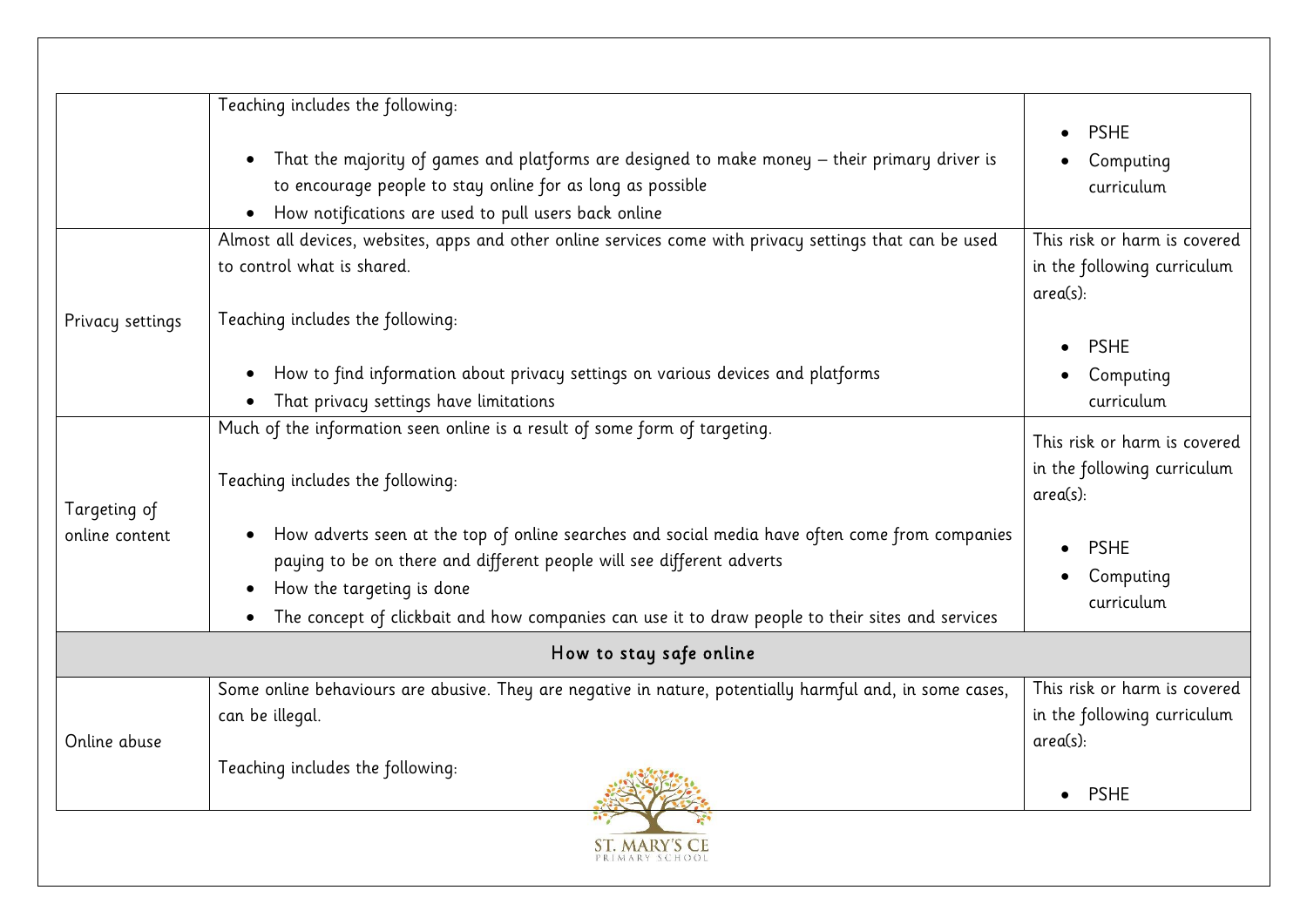|                          | The types of online abuse, including sexual harassment, bullying, trolling and intimidation<br>$\bullet$                                                                                                                                                                                                                                                                                                                                                                                             | Computing                                                                                 |
|--------------------------|------------------------------------------------------------------------------------------------------------------------------------------------------------------------------------------------------------------------------------------------------------------------------------------------------------------------------------------------------------------------------------------------------------------------------------------------------------------------------------------------------|-------------------------------------------------------------------------------------------|
|                          | When online abuse can become illegal                                                                                                                                                                                                                                                                                                                                                                                                                                                                 | curriculum                                                                                |
|                          | How to respond to online abuse and how to access support                                                                                                                                                                                                                                                                                                                                                                                                                                             |                                                                                           |
|                          | How to respond when the abuse is anonymous                                                                                                                                                                                                                                                                                                                                                                                                                                                           |                                                                                           |
|                          | The potential implications of online abuse                                                                                                                                                                                                                                                                                                                                                                                                                                                           |                                                                                           |
|                          | What acceptable and unacceptable online behaviours look like                                                                                                                                                                                                                                                                                                                                                                                                                                         |                                                                                           |
|                          | Online challenges acquire mass followings and encourage others to take part in what they suggest.                                                                                                                                                                                                                                                                                                                                                                                                    |                                                                                           |
| Challenges               | Teaching includes the following:                                                                                                                                                                                                                                                                                                                                                                                                                                                                     |                                                                                           |
|                          | What an online challenge is and that, while some will be fun and harmless, others may be<br>$\bullet$<br>dangerous and even illegal<br>How to assess if the challenge is safe or potentially harmful, including considering who has<br>generated the challenge and why<br>That it is okay to say no and to not take part in a challenge<br>How and where to go for help<br>The importance of telling an adult about challenges which include threats or secrecy - 'chain<br>letter' style challenges | This risk or harm is covered<br>in the following curriculum<br>$area(s)$ :<br><b>PSHE</b> |
| Content which<br>incites | Knowing that violence can be incited online and escalate very quickly into offline violence.                                                                                                                                                                                                                                                                                                                                                                                                         |                                                                                           |
|                          | Teaching includes the following:                                                                                                                                                                                                                                                                                                                                                                                                                                                                     | This risk or harm is covered<br>in the following curriculum<br>area(s):                   |
|                          | That online content (sometimes gang related) can glamorise the possession of weapons and drugs<br>$\bullet$                                                                                                                                                                                                                                                                                                                                                                                          |                                                                                           |
|                          | That to intentionally encourage or assist in an offence is also a criminal offence<br>٠                                                                                                                                                                                                                                                                                                                                                                                                              | <b>PSHE</b>                                                                               |
|                          | How and where to get help if they are worried about involvement in violence<br>$\bullet$                                                                                                                                                                                                                                                                                                                                                                                                             |                                                                                           |

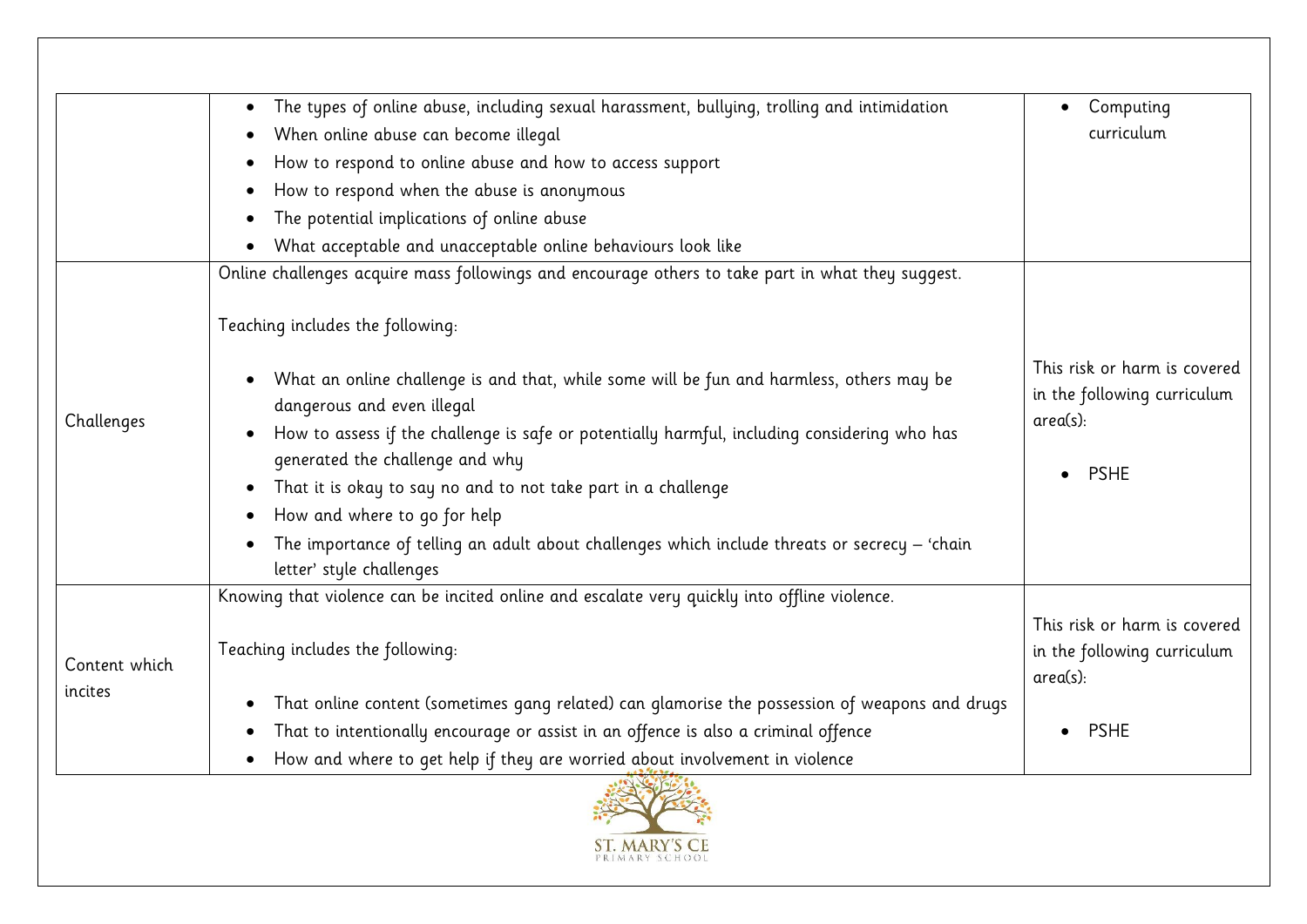| Fake profiles  | Not everyone online is who they say they are.                                                                                                                                                                            | This risk or harm is covered            |
|----------------|--------------------------------------------------------------------------------------------------------------------------------------------------------------------------------------------------------------------------|-----------------------------------------|
|                |                                                                                                                                                                                                                          | in the following curriculum             |
|                | Teaching includes the following:                                                                                                                                                                                         | area(s):                                |
|                | That, in some cases, profiles may be people posing as someone they are not or may be 'bots'<br>$\bullet$<br>How to look out for fake profiles                                                                            | <b>PSHE</b><br>Computing<br>curriculum  |
|                | Knowing about the different types of grooming and motivations for it, e.g. radicalisation, child sexual<br>abuse and exploitation (CSAE) and gangs (county lines).                                                       |                                         |
|                | Teaching includes the following:                                                                                                                                                                                         | This risk or harm is covered            |
|                | Boundaries in friendships with peers, in families, and with others                                                                                                                                                       | in the following curriculum             |
| Grooming       | Key indicators of grooming behaviour                                                                                                                                                                                     | area(s):                                |
|                | The importance of disengaging from contact with suspected grooming and telling a trusted adult                                                                                                                           |                                         |
|                | How and where to report grooming both in school and to the police                                                                                                                                                        | <b>PSHE</b>                             |
|                | At all stages, it is important to balance teaching pupils about making sensible decisions to stay safe<br>whilst being clear it is never the fault of the child who is abused and why victim blaming is always<br>wrong. |                                         |
|                | Live streaming (showing a video of yourself in real-time online either privately or to a public audience)                                                                                                                | This risk or harm is covered            |
| Live streaming | can be popular with children, but it carries a risk when carrying out and watching it.                                                                                                                                   | in the following curriculum<br>area(s): |
|                | Teaching includes the following:                                                                                                                                                                                         | <b>PSHE</b>                             |
|                | What the risks of carrying out live streaming are egg-the potential for people to record<br>$\bullet$<br>livestreams and share the content                                                                               | Computing<br>curriculum                 |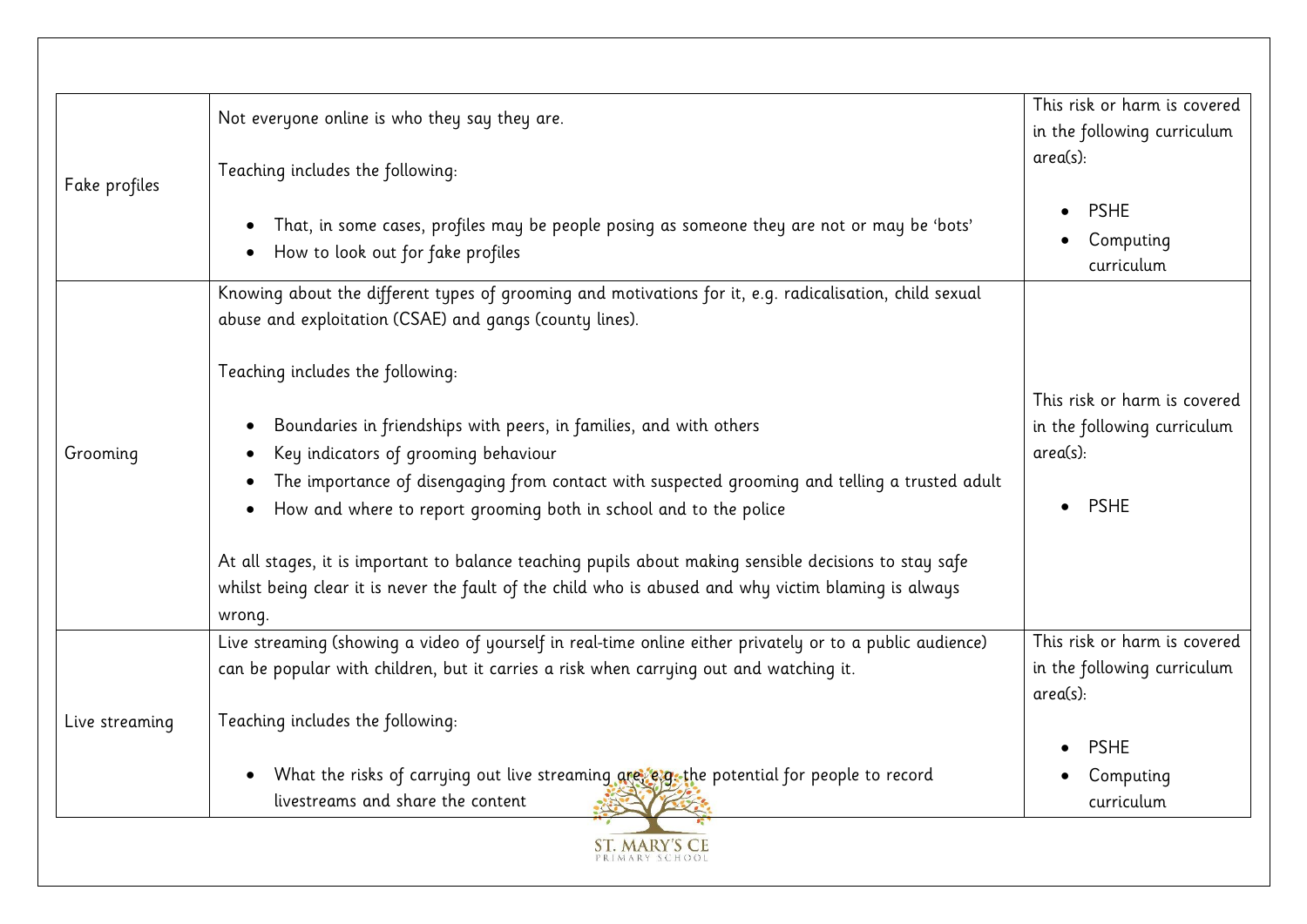|                         | Knowing about the impact of comparisons to 'unrealistic' online images.                                                                                                                                                                                                                                                                                                                                                                                                                                                                                                                                                                                                                                                                                                                                                                                               | This risk or harm is covered<br>in the following curriculum                                                          |
|-------------------------|-----------------------------------------------------------------------------------------------------------------------------------------------------------------------------------------------------------------------------------------------------------------------------------------------------------------------------------------------------------------------------------------------------------------------------------------------------------------------------------------------------------------------------------------------------------------------------------------------------------------------------------------------------------------------------------------------------------------------------------------------------------------------------------------------------------------------------------------------------------------------|----------------------------------------------------------------------------------------------------------------------|
|                         | Wellbeing                                                                                                                                                                                                                                                                                                                                                                                                                                                                                                                                                                                                                                                                                                                                                                                                                                                             |                                                                                                                      |
| Unsafe<br>communication | Teaching includes the following:<br>That communicating safely online and protecting your privacy and data is important, regardless<br>$\bullet$<br>of who you are communicating with<br>How to identify indicators of risk and unsafe communications<br>$\bullet$<br>The risks associated with giving out addresses, phone numbers or email addresses to people pupils<br>$\bullet$<br>do not know, or arranging to meet someone they have not met before<br>What online consent is and how to develop strategies to confidently say no to both friends and<br>$\bullet$<br>strangers online                                                                                                                                                                                                                                                                          | This risk or harm is covered<br>in the following curriculum<br>$area(s)$ :<br><b>PSHE</b><br>Computing<br>curriculum |
|                         | The importance of thinking carefully about who the audience might be and if pupils would be<br>$\bullet$<br>comfortable with whatever they are streaming being shared widely<br>That online behaviours should mirror offline behaviours and that this should be considered when<br>$\bullet$<br>making a livestream<br>That pupils should not feel pressured to do something online that they would not do offline<br>$\bullet$<br>Why people sometimes do and say things online that they would never consider appropriate<br>$\bullet$<br>offline<br>The risk of watching videos that are being livestreamed, e.g. there is no way of knowing what will<br>$\bullet$<br>be shown next<br>The risks of grooming<br>$\bullet$<br>Knowing different strategies for staying safe when communicating with others, especially people they do<br>not know or have not met. |                                                                                                                      |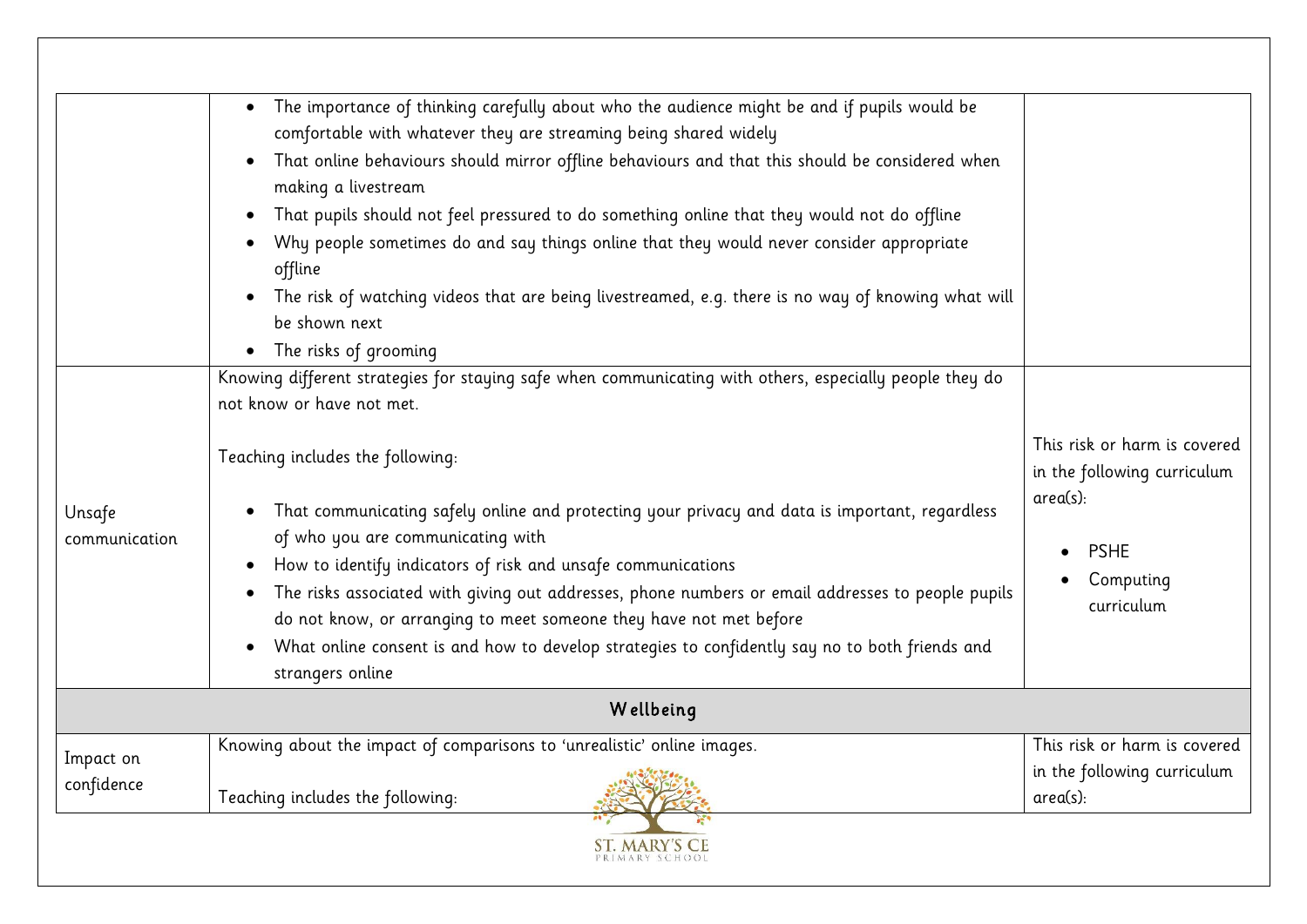| (including body    |                                                                                                                                              |                                                             |
|--------------------|----------------------------------------------------------------------------------------------------------------------------------------------|-------------------------------------------------------------|
| confidence)        | The issue of using image filters and digital enhancement                                                                                     | <b>PSHE</b>                                                 |
|                    | The role of social media influencers, including that they are paid to influence the behaviour of                                             |                                                             |
|                    | their followers                                                                                                                              |                                                             |
|                    | The issue of photo manipulation, including why people do it and how to look out for it<br>$\bullet$                                          |                                                             |
|                    | Knowing how to identify when online behaviours stop being fun and begin to create anxiety, including                                         |                                                             |
|                    | that there needs to be a balance between time spent online and offline.                                                                      |                                                             |
|                    | Teaching includes the following:                                                                                                             |                                                             |
| Impact on quality  | How to evaluate critically what pupils are doing online, why they are doing it and for how long<br>$\bullet$<br>(screen time)                | This risk or harm is covered<br>in the following curriculum |
| of life, physical  | How to consider quality vs. quantity of online activity<br>$\bullet$                                                                         | area(s):                                                    |
| and mental         | The need for pupils to consider if they are actually enjoying being online or just doing it out of                                           |                                                             |
| health and         | habit due to peer pressure or the fear or missing out                                                                                        | <b>PSHE</b>                                                 |
| relationships      | That time spent online gives users less time to do other activities, which can lead some users to<br>$\bullet$<br>become physically inactive |                                                             |
|                    | The impact that excessive social media usage can have on levels of anxiety, depression and other<br>mental health issues                     |                                                             |
|                    | That isolation and loneliness can affect pupils and that it is very important for them to discuss<br>$\bullet$                               |                                                             |
|                    | their feelings with an adult and seek support                                                                                                |                                                             |
|                    | Where to get help<br>$\bullet$                                                                                                               | This risk or harm is covered                                |
|                    | People can often behave differently online to how they would act face to face.                                                               | in the following curriculum                                 |
| Online vs. offline |                                                                                                                                              | $area(s)$ :                                                 |
| behaviours         | Teaching includes the following:                                                                                                             |                                                             |
|                    |                                                                                                                                              | <b>PSHE</b><br>$\bullet$                                    |
|                    |                                                                                                                                              |                                                             |